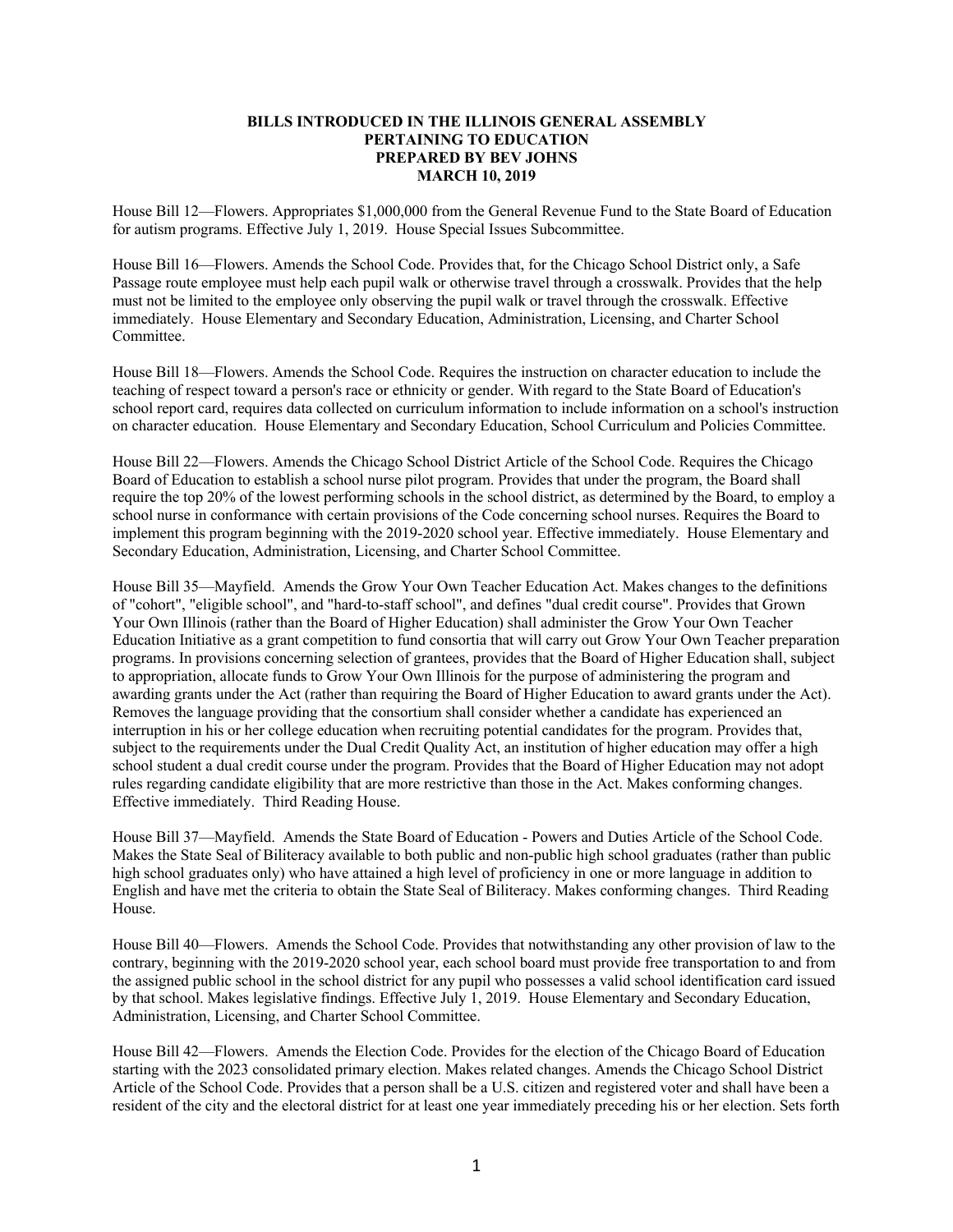provisions concerning nominating petitions and ballots. Sets forth provisions providing that the City of Chicago shall be subdivided into 20 electoral districts by the Chicago City Council for seats on the Chicago Board of Education. Sets forth provisions providing that in the year following each decennial census, the Chicago Board of Education shall redistrict the electoral districts to reflect the results of each decennial census. Makes other changes. Effective immediately. Reassigned to House Executive Committee.

House Bill 52—Flowers. Amends the School Code. Provides that, beginning with the 2019-2020 school year, the State Board of Education shall develop and maintain a program aimed at facilitating education in advanced manufacturing technical skills. Provides that the program shall be implemented in no less than 12 public high schools, over the span of 3 years, where the youth unemployment rate is at least twice the national average. Specifies program requirements. Provides that the State Board shall ensure that each high school participating in the program has adequate funding for at least one industry coordinator, tutoring, pre-employment and on-the-job mentoring, professional and leadership development, and life and financial management instruction. Provides that the State Board shall use a program provider to help design, build, and accredit the training program. Effective immediately. House Elementary and Secondary Education School Curriculum and Policies Committee.

House Bill 190—L. Ford. Amends the School Code. Provides that, beginning with the 2019-2020 school year, a school board shall require its schools to connect at-risk students in need of academic support to either communitybased or in-school academic support; defines "at-risk student". Provides that each school district shall inform the parent or guardian of an at-risk student about the community-based or in-school academic support available in that school district or the community in which the school district is located. Effective immediately. Second Reading House.

House Bill 205—Conroy. Amends the Critical Health Problems and Comprehensive Health Education Act to require the instruction on mental health and illness to evaluate the multiple dimensions of health by reviewing the relationship between physical and mental health so as to enhance student understanding, attitudes, and behaviors that promote health, well-being, and human dignity. Third Reading House.

House Bill 208—Flowers. Amends the School Code. Provides that beginning with the 2019-2020 school year, in every public school maintaining any of grades kindergarten through 12, there shall be instruction, study, and discussion on the side effects of cannabis when the use of cannabis is not authorized by the Compassionate Use of Medical Cannabis Pilot Program Act. Provides that each school board must develop and integrate a test on the use and side effects of cannabis into the instruction and require passage of the test by each student. Amends the State Mandates Act to require implementation without reimbursement by the State. Effective immediately. House Elementary and Secondary Education, School Curriculum and Policies Committee.

House Bill 218—Flowers. Amends the School Code. Provides for the waiver of tuition assessed by a school district on children whose parents are unable to afford them. With respect to summer school, provides that a school board must (instead of may) waive all or part of summer school charges if it determines that the family of a pupil is indigent or the educational needs of the pupil require his or her attendance. Amends the Chicago School District Article to provide that the summer kindergarten provisions are subject to the waiver of fees and tuition provisions. Requires the Chicago Board of Education, during that period of the calendar year not embraced within the regular school term, to provide and conduct courses in subject matters normally embraced in the program of the schools during the regular school term, fix and collect a charge for attendance at such courses in an amount not to exceed the per capita cost of the operation thereof, except that the board must waive all or part of such charges if it determines that the family of an individual pupil is indigent or that the educational needs of the pupil require his or her attendance at such courses, and give regular school credit for satisfactory completion by the student of such courses as may be approved for credit by the State Board of Education. House Elementary and Secondary Education, Administration, Licensing, and Charter School Committee.

House Bill 222—Flowers. Amends the School Code. Provides that, in addition to any reporting requirements under the Abused and Neglected Child Reporting Act, if a school district employee or volunteer receives a written, electronic, or verbal report alleging sexual abuse or sexual assault of a student by another school district employee or volunteer, the employee or volunteer who received the report must inform the student's parent or guardian, the State Board of Education, the school board, and the local law enforcement agency. Effective immediately. Special Issues Subcommittee.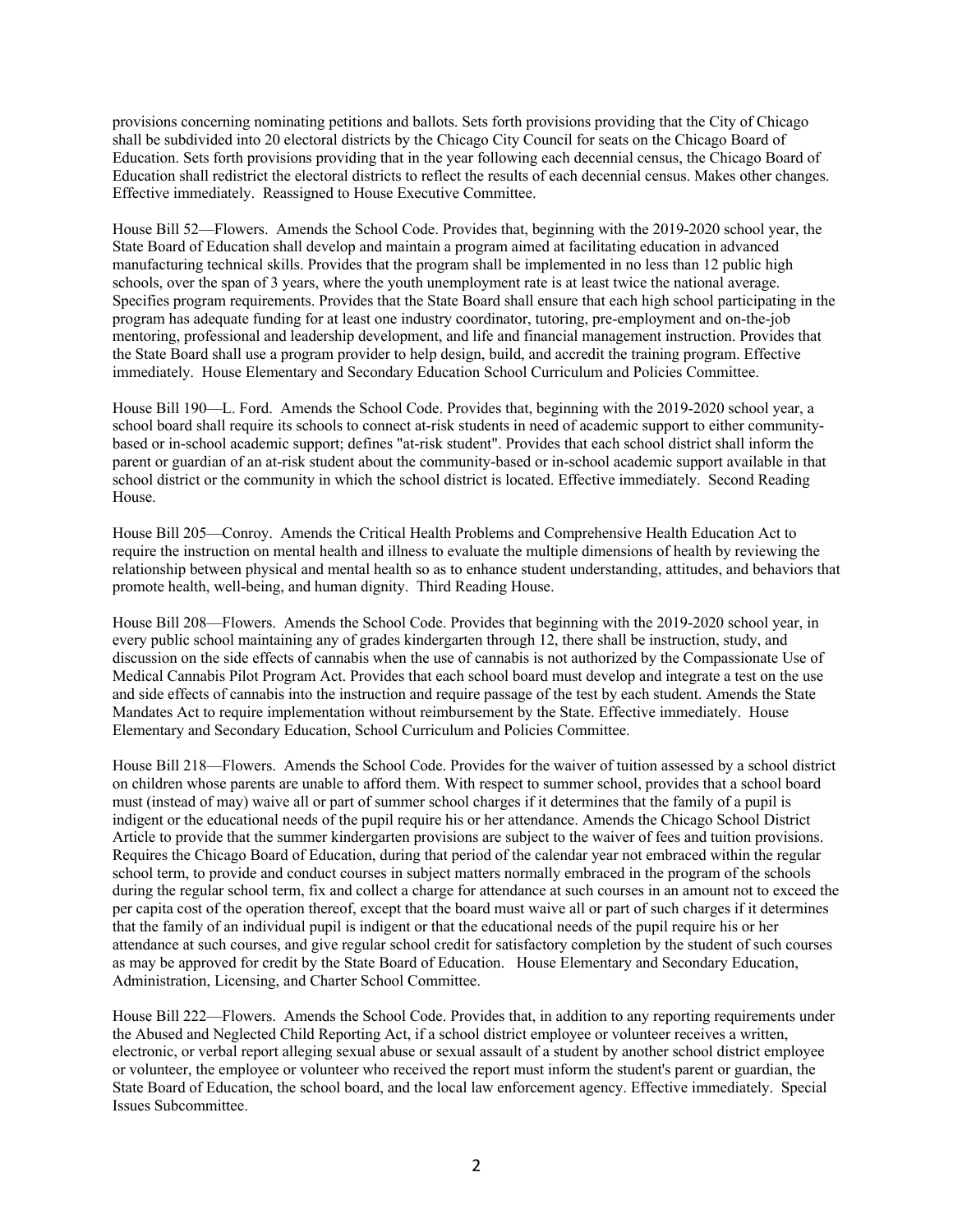House Bill 242—Flowers. Creates the Lead in Schools Reporting Act. Provides that on an annual basis the Department of Public Health, in coordination with local departments of public health serving the City of Chicago, shall conduct specified lead testing at public school facilities within the City. Provides that the results from such testing shall be transmitted to the State Board of Education. Provides that the Department shall notify the Board if a detected lead level meets a level that the Department deems unsafe. Amends the School Code. Provides that school report cards for cities with populations in excess of 500,000 shall include lead testing results and that students in such districts may transfer from one attendance center to another attendance center within or outside of the district if any lead levels at his or her current attendance center meets a level that the Department deems unsafe. Makes other changes to provisions concerning transfers to specified attendance centers. House Elementary and Secondary Education Committee, School Curriculum and Policies Committee.

House Bill 246—Moeller. Amends the School Code. With regard to the textbook block grant program, provides that the textbooks authorized to be purchased must include the roles and contributions of all people protected under the Illinois Human Rights Act and must be non-discriminatory as to any of the characteristics under the Act. Provides that textbooks purchased with grant funds must be non-discriminatory. Provides that in public schools only, the teaching of history of the United States shall include a study of the roles and contributions of lesbian, gay, bisexual, and transgender people in the history of this country and this State. Effective July 1, 2020. Third Reading House.

House Bill 247—Crespo. Amends the School Code. Provides that for a pupil of legal school age and in kindergarten or any of grades 1 through 12, a day of attendance shall be counted only for sessions of not less than 5 clock hours of school work per day under direct supervision of (i) teachers or (ii) non-teaching personnel or volunteer personnel when engaging in non-teaching duties and supervising in instances specified under the Code; provides for exceptions. Makes conforming changes, including in the Vocational Academies Act. Second Reading House.

House Bill 254—Guzzardi. Amends the School Code. Provides that, no later than day 60 of instruction in each school year, a school board shall report to the State Board of Education for kindergarten through grade 12 classes certain information about actively employed teachers, pupil-teacher ratios, class instructors, and class sections; defines terms. Requires the State Board of Education to publish the information contained in the reports on its Internet website no later than December 1, 2020 and annually thereafter. Sets forth class size goals to be achieved by the 2021-2022 school year. House Elementary and Secondary Education, Administration, Licensing, and Charter School Committee.

House Bill 256—Guzzardi. Amends the Educator Licensure Article of School Code. Provides that, beginning with the 2019-2020 school year, in order to obtain a license under the Article, a student teacher candidate may not be required to videotape himself or herself or his or her students in a classroom setting. Effective immediately. House Elementary and Secondary Education, Administration, Licensing, and Charter School Committee.

House Bill 258—J. Hoffman. Amends the Charter Schools Law of the School Code. Removes provisions allowing the State Charter School Commission to reverse a school board's decision to deny, revoke, or not renew a charter; makes related changes. Provides that if a charter school applicant submits a proposal to a school board outside of the process adopted by that school board for receiving charter school proposals on an annual basis, the applicant shall not have any right to submit its proposal to the State Charter School Commission as otherwise authorized. In a provision concerning a charter school proposed to be jointly authorized by 2 or more school districts and the school boards unanimously denying the charter school proposal with a statement that the school boards are not opposed to the charter school but yield to the Commission in light of the complexities of joint administration, allows the charter applicant to submit the proposal to the Commission and requires the Commission to follow the same process and be subject to the same timelines for review as a school board. Allows the Commission to approve an application for a charter if certain conditions are met. Provides that the Commission may condition approval of an application on the acceptance of funding in an amount less than requested. Provides that final decisions of the Commission are subject to judicial review under the Administrative Review Law. Provides that if the Commission approves an application for a charter school, then the Commission shall act as the authorized chartering entity. Provides that if the Commission is the authorized chartering entity, then the Commission shall execute a charter agreement (instead of approve the charter agreement). Makes other changes. Effective immediately. House Elementary and Secondary Education, Administration, Licensing, and Charter School Committee.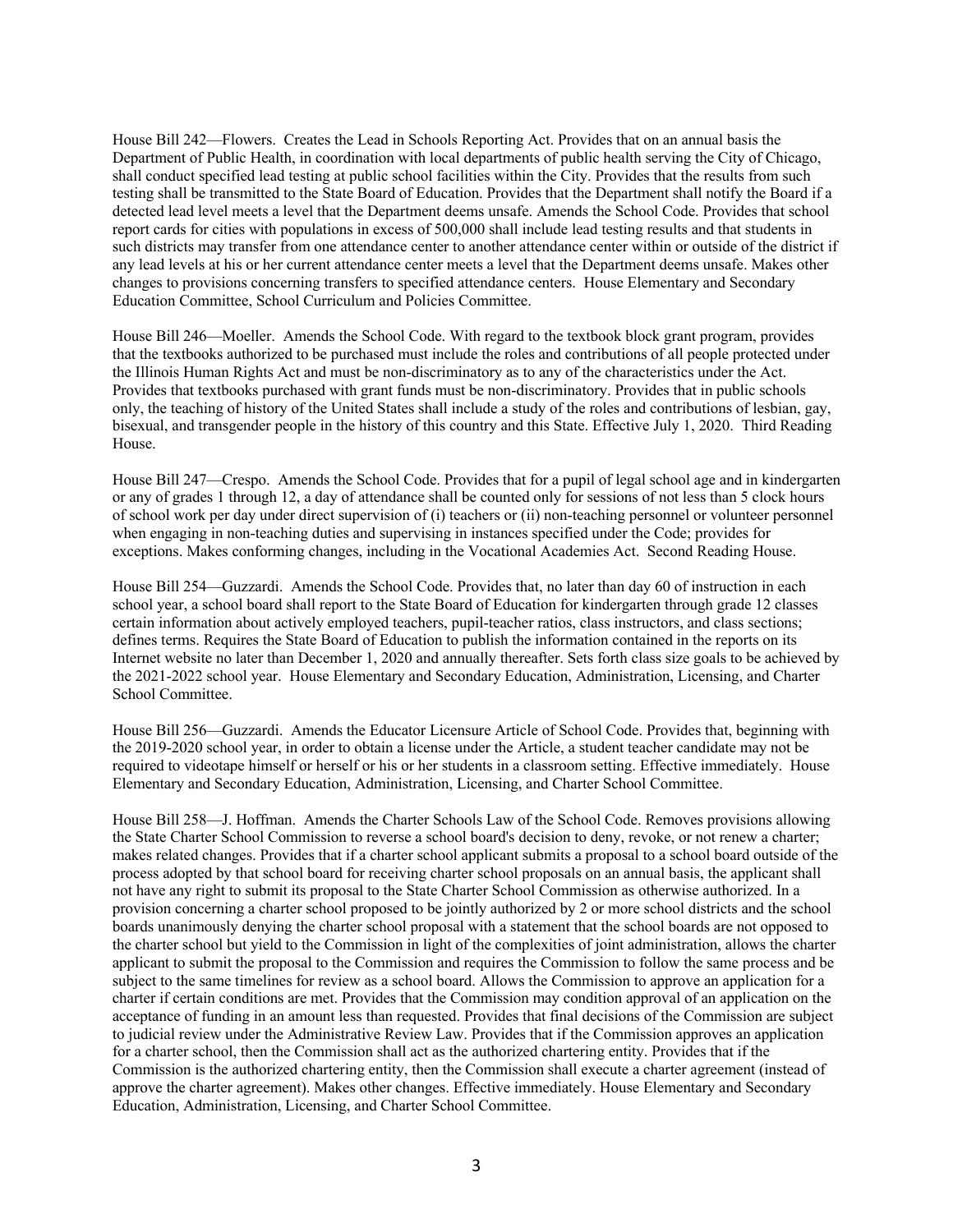House Bill 276—Reick. Amends the Downstate Teacher and Chicago Teacher Articles of the Illinois Pension Code. Provides that none of the benefits provided for in either Article shall be paid to a person if the person first becomes a member after the effective date of the amendatory Act and a board, after an administrative hearing, determines that the person sexually abused a student. Provides that an employer must notify a board if a retiring member has been accused of sexually abusing a student. Provides that a board may, through an administrative hearing, review the claim of sexual abuse and may order that benefits be forfeited. Provides that the changes made by the amendatory Act shall not operate to impair any contract or vested right acquired before the effective date of the amendatory Act nor to preclude the right to a refund. Provides that all teachers entering service after the effective date of the amendatory Act shall be deemed to have consented to the provisions of the amendatory Act as a condition of membership. Makes conforming changes. Effective immediately. House Personnel and Pensions, Miscellaneous Subcommittee.

House Bill 277—Reick. Amends the School Code. Provides that the State Superintendent of Education has the authority to initiate a suspension of or revoke the license of any educator licensed under the Educator Licensure Article of the Code if he or she negligently fails to report an instance of suspected child abuse or neglect. Provides that, except for an educator licensed under the Educator Licensure Article of the Code, if a school board determines that any school district employee has willfully or negligently failed to report an instance of suspected child abuse or neglect, as required by the Abused and Neglected Child Reporting Act, then the school board may dismiss that employee immediately upon that determination. Effective immediately. House Special Issues Subcommittee.

House Bill 278—E. Chris Welch. Amends the Charter Schools Law of the School Code. Provides that a charter school established on or after the effective date of the amendatory Act may not enter into a contract with a for-profit charter management organization or educational management organization. Sets forth provisions concerning property purchased with public funds. Provides that no chief executive officer of a charter school may receive compensation greater than 80% of the compensation of the superintendent of schools of the school district where the charter school is located. Provides that no charter school principal may receive compensation greater than 10% more than the average compensation for principals in the school district where the charter school is located. Provides that a charter school authorized under the Code must expend a minimum of 84% of the total revenues due from the authorizer on incurred expenses for instruction, instructional materials, operations and maintenance, transportation, and support services that may have been applicable prior to July 1, 2018, as identified by the State Board of Education. Provides that the remaining 16% of the total revenues may, subject to limitations, be expended by the charter school, at its discretion, on administrative or program support costs. House Elementary and Secondary Education, Administration, Licensing, and Charter School Committee.

House Bill 279—Guzzardi. Amends the School Code. Provides that there is a moratorium on the establishment of new charter schools in financially distressed school districts, including new campuses of existing charter schools, for such a time as the school district meets the definition of a financially distressed school district. House Elementary and Secondary Education, Administration, Licensing, and Charter School Committee..

House Bill 310—McSweeney. Amends the School Code with respect to school districts other than the Chicago school district. Prohibits any post-retirement educator bonus not required by a valid contract entered into before the effective date of the amendatory Act, and prohibits a school district from entering into a contract on or after the effective date of the amendatory Act that provides for a post-retirement educator bonus or bonuses. Defines "postretirement educator bonus" as any payment made by a school district to an educator licensed under the School Code who has commenced his or her retirement and is collecting a retirement annuity from the Teachers' Retirement System of the State of Illinois, other than compensation for current employment with the school district. Requires each school district to annually report to all residents of the school district the status of all contracts requiring the payment of a post-retirement educator bonus and all post-retirement educator bonuses paid during the previous school year. Sets forth what the report must contain. Effective immediately. Special Issues Subcommittee.

House Bill 311—McSweeney. Amends the Freedom of Information Act to provide that in the case of sexual assault or sexual abuse by school district personnel, nothing in the Act prohibits a school district from disclosing disciplinary records of school district personnel. Amends the School Code to require a school board to report all credible cases of sexual assault or sexual abuse by a licensed educator to the State Board of Education, to establish a hearing procedure for student victims, and to ensure that a licensed educator under investigation by the State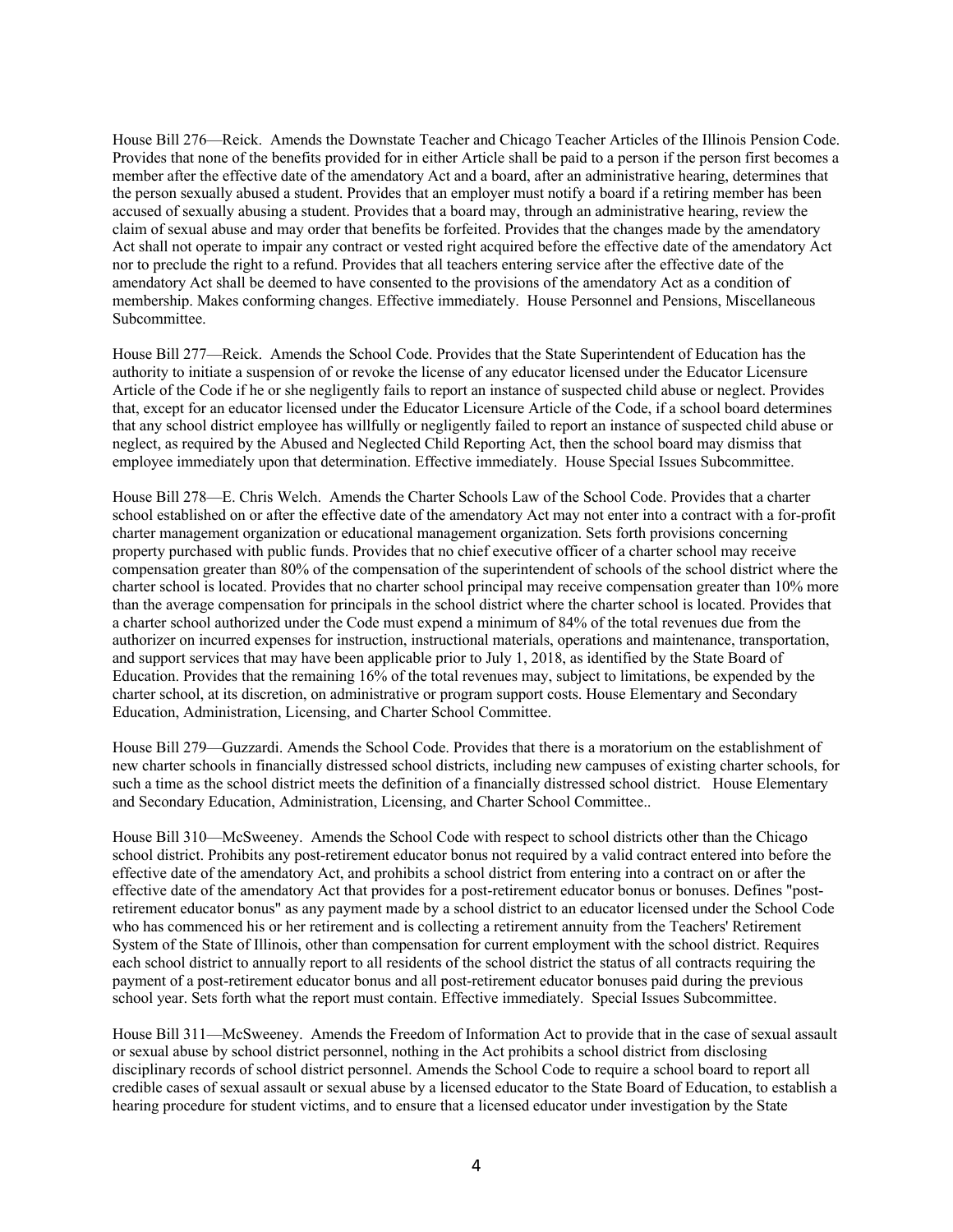Superintendent of Education is reassigned to non-classroom duty. Provides that, beginning with the 2019-2020 school year, the State Board of Education must monitor all fingerprint-based criminal history records checks and any other database checks conducted by a school district or regional superintendent for applicants for employment with a school district. Makes changes concerning educator licensure and allegations of physical or sexual abuse. Amends the Criminal Code of 2012 to create the criminal offense of sexual conduct or sexual relations with a student by an authority figure. Amends the Code of Criminal Procedure of 1963 to require an arresting enforcement agency to share its reports pertaining to the arrest of a licensed educator with the superintendent of any school district that employs the educator (or, in the case of the arrest of a superintendent, with the school board of any school district that employs the superintendent). Amends the Personnel Record Review Act to provide that the Act does not prohibit a school district from divulging internal investigative findings and discipline to another school district. Effective immediately. Sex Offenses and Sex Offenders Registry Subcommittee.

House Bill 312—McSweeney. Amends the School Code. Provides that, notwithstanding any other provision of law to the contrary, a school board may immediately suspend or terminate the employment of any person employed by a school district or contracted to work for a school district who has been convicted of a sex offense; defines "sex offense". Effective immediately. Special Issues Subcomittee.

House Bill 334—Martwick. Amends the School Code. Provides that a charter school operating within the City of Chicago shall be administered by a local school council. Provides that a local school council shall be established for each small school, contract school, and military school within the Chicago school district. Provides that in each attendance center enrolling students in 7th or 8th grade, one full-time student member shall be appointed, although no attendance center shall have more than one student member. Requires a supermajority of 8 votes by the local school council to veto any action proposed or approved regarding certain schools placed on probation and intervention actions by the Chicago Schools Academic Accountability Council. Creates the LSC Certification Commission to provide fundamental training to members of local school councils and certify each member, and sets forth its composition. Sets forth a mandatory training program for local school council members. Provides that the LSC Certification Commission may request and, upon such request, the Chicago Board of Education shall budget and distribute such funds as are equal to the total allocations for the certification of local school council members in the year immediately prior. Makes other changes. Effective immediately. House Elementary and Secondary Education, Administration, Licensing, and Charter School Committee.

House Bill 341—Bailey. Amends the School Code. Provides that a school board may allow the motto "In God We Trust" to be displayed in a conspicuous location inside or outside each school building. House Elementary and Secondary Education, Curriculum and School Policies.

House Bill 355—Batinick. Amends the School Code. Replaces everything after the enacting clause. Amends the School Code. Provides that an approved provider of professional development activities for the renewal of a Professional Educator License may make available a professional development opportunity that provides educators with training on inclusive practices in the classroom that examines instructional and behavioral strategies that improve academic and social-emotional outcomes for all students, with or without disabilities, in a general education setting. Second Reading House.

House Bill 809—E. Chris Welch. Amends the Charter Schools Law of the School Code. Provides that the State Charter School Commission has no authority to renew a charter, and removes provisions allowing the Commission to reverse a school board's decision to deny, revoke, or not renew a charter; makes related changes. Provides that if a charter school applicant submits a proposal to a school board outside of the process adopted by that school board for receiving charter school proposals on an annual basis, the applicant shall not have any right to submit its proposal to the Commission as otherwise authorized. Allows the Commission to approve an application for a charter if certain conditions are met. Provides that the Commission may condition approval of an application on the acceptance of funding in an amount less than requested. Provides that final decisions of the Commission are subject to judicial review under the Administrative Review Law. Provides that if the Commission approves an application for a charter school, then the Commission shall act as the authorized chartering entity. Provides that if the Commission is the authorized chartering entity, then the Commission shall execute a charter agreement (instead of approve the charter agreement). Provides that the Commission has no authority to approve a charter school proposal that has been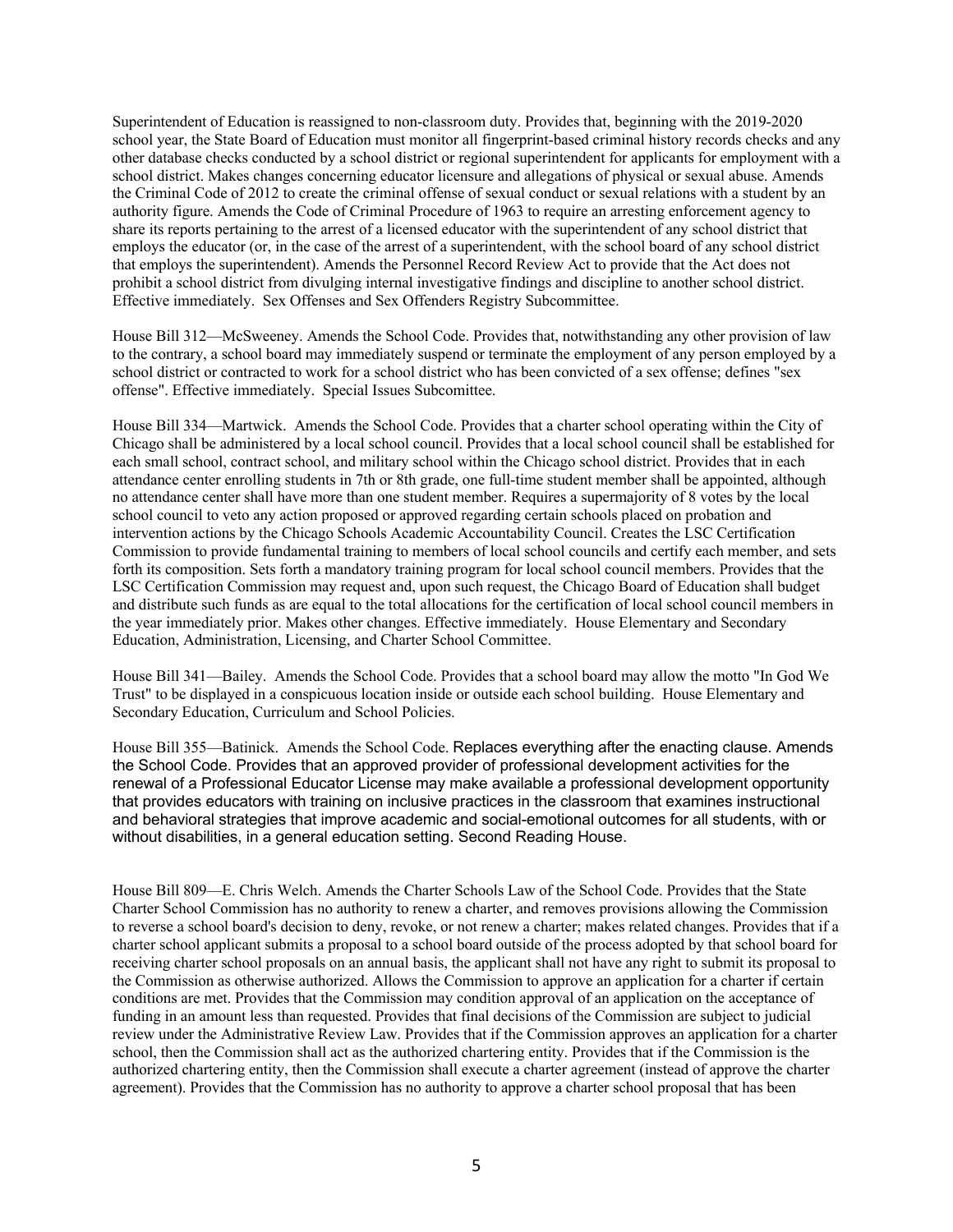denied by a school board. Makes other changes. Effective immediately. House Elementary and Secondary Education, Administration, Licensing, and Charter School Committee.

House Bill 811—Martwick. Amends the Charter Schools Law of the School Code. Provides that a charter school established on or after the effective date of the amendatory Act may not enter into a contract with a for-profit educational or charter management organization. Effective immediately. House Elementary and Secondary Education, Administration, Licensing, and Charter School Committee.

House Bill 817—E. Chris Welch. Amends the School Code. Defines "computer science education". Requires the State Board of Education to establish an Office of Computer Science Education and to select an Executive Director for that Office. Requires the Executive Director to work with a team of professionals assigned to the Office and with a variety of stakeholder groups toward ensuring that every student in kindergarten through grade 12 in this State is afforded an equal and equitable opportunity to obtain a world-class computer science education. Provides that from the amounts appropriated for its annual budget, the State Board must provide funding for computer science education that must be used exclusively for teacher salaries, ongoing professional development for teachers, and technology needed specifically for facilitating computer science education. With regard to the State Board's school report cards, provides that the curriculum information data must include data on computer science courses, which must be disaggregated by every student subgroup identity recognized by the State Board, including race, gender identity, and free or reduced-price lunch program eligibility. Requires the report cards to also include data on the amount of money allocated annually for computer science education. Effective immediately. House Elementary and Secondary Education Committee School Curriculum and Policies Committee.

House Bill 822—Halpin. Amends the Care of Students with Diabetes Act. Provides that a school may maintain a supply of glucagon medication in any secure location that is accessible before, during, or after school where a student is most at risk, including, but not limited to, a classroom or the nurse's office; defines "glucagon medication" and "undesignated glucagon medication". Provides that a physician, a physician assistant who has prescriptive authority, or an advanced practice registered nurse who has prescriptive authority may prescribe undesignated glucagon medication in the name of the school to be maintained for use when necessary. Allows a delegated care aide to carry undesignated glucagon medication. Provides that within 24 hours after the administration of undesignated glucagon medication, a school must notify the school nurse and the student's parent or guardian or emergency contact, if known, and health care provider of its use. Effective immediately. Second Reading House.

House Bill 890—E. Chris Welch. Amends the Charter Schools Law of the School Code. Provides that the State Charter School Commission has no authority to renew a charter, and removes provisions allowing the Commission to reverse a school board's decision to deny, revoke, or not renew a charter; makes related changes. Provides that if a charter school applicant submits a proposal to a school board outside of the process adopted by that school board for receiving charter school proposals on an annual basis, the applicant shall not have any right to submit its proposal to the Commission as otherwise authorized. Allows the Commission to approve an application for a charter if certain conditions are met. Provides that the Commission may condition approval of an application on the acceptance of funding in an amount less than requested. Provides that final decisions of the Commission are subject to judicial review under the Administrative Review Law. Provides that if the Commission approves an application for a charter school, then the Commission shall act as the authorized chartering entity. Provides that if the Commission is the authorized chartering entity, then the Commission shall execute a charter agreement (instead of approve the charter agreement). Provides that the Commission has no authority to approve a charter school proposal that has been denied by a school board. Makes other changes. Effective immediately. House Elementary and Secondary Education, Administration, Licensing, and Charter School Committee.

House Bill 921—Stuart. Amends the School Code. Provides that if an educational support personnel employee is removed or dismissed as a result of a decision of the school board to decrease the number of educational support personnel employed by the board or to discontinue some particular type of educational support service and he or she accepts the tender of a vacancy within one calendar year from the beginning of the following school term, then that employee shall maintain any rights accrued during his or her previous service with the school district. Effective immediately. Third reading House.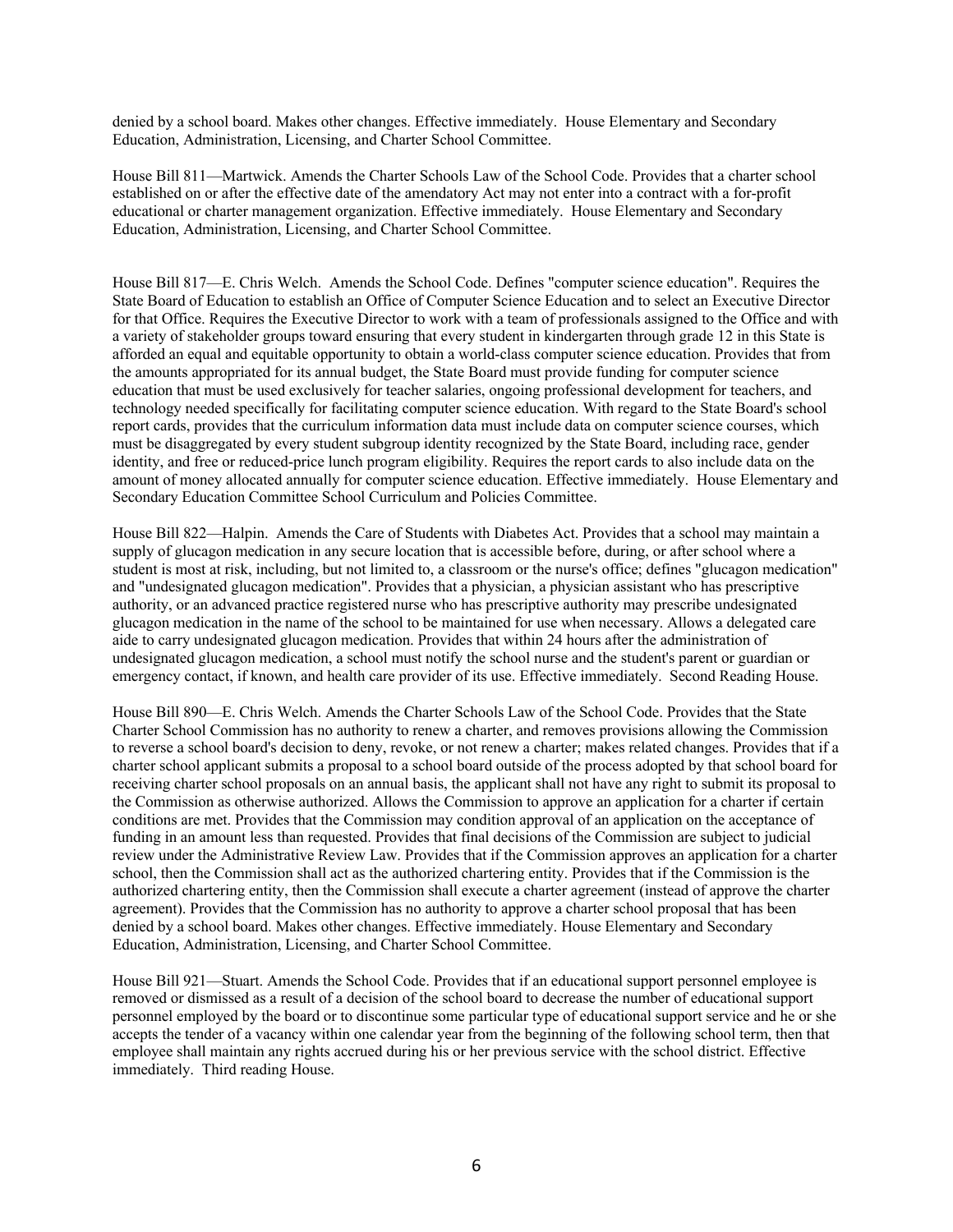House Bill 922—Chapa LaVia. mends the School Code. Provides that a school district shall make feminine hygiene products available, at no cost to students, in each bathroom of every school building (rather than in bathrooms of school buildings). Effective immediately. Second Reading House.

House Bill 931—Conyears-Ervin. Amends the School Code. Provides that a school board shall require that schools provide an active break for all students in kindergarten through grade 5. Provides that the active break must total at least 20 minutes in length. Provides that active break shall include unstructured play and may include organized games. Provides that if the principal determines that the weather is inclement, then the principal shall direct that the active break be held indoors. Provides that a school board may require that schools provide an active break for all students in grades 6 through 8. Requires a school board to prohibit the withholding of an active break as a disciplinary action. Effective July 1, 2019. House Elementary and Secondary Education, School Curriculum and Policies.

House Bill 1462—Feigenholtz. Creates the Children's Mental Health Ombudsman Program Act. Provides that the Children's Mental Health Ombudsman Program (Program) is created in the Office of the Governor for specified purposes, including for the purposes of advocating on behalf of children with mental health disorders, identifying barriers to effective mental health treatment and proposed solutions; monitoring and ensuring compliance with relevant statutes, regulations, rules, and policies pertaining to children's behavioral health services; and investigating complaints that a State or a government agency has engaged in activities, practices, or omissions that constitute violations of applicable court orders, statutes, or regulations or that may have an adverse effect upon the health, safety, welfare, or rights of children. Provides that the Governor shall appoint the Children's Mental Health Ombudsman (Ombudsman). Requires the Ombudsman, in consultation with other specified persons, to establish policies and procedures as needed to facilitate compliance with the provisions of the Program, including procedures for filing, investigating, and resolving complaints. Grants the Ombudsman subpoena powers. Requires the Ombudsman to: (i) monitor federal, State, and local statutes, rules, regulations, and policies regarding services and supports for children with mental health disorders; (ii) maintain complete records of complaints received; (iii) submit annual reports to the Governor and the General Assembly on the activities of the Program; (iv) adopt rules that are necessary for performing the required activities of the Program; and other matters. Amends the Freedom of Information Act. Exempts from disclosure all information and records acquired by the Ombudsman during the performance of his or her duties. House Family Law Subcommittee.

House Bill 1559—Hernandez. Amends the School Code. Provides that, beginning with the 2019-2020 school year, every public high school may include in its curriculum a unit of instruction on media literacy; defines "media literacy". Provides requirements for the unit of instruction. Provides that the State Superintendent of Education may prepare and make available to school boards instructional materials that may be used as guidelines for the unit of instruction. Effective immediately. Third Reading House.

House Bill 1561—Crespo. Amends the School Safety Drill Act. Requires all school boards of school districts to develop threat assessment protocols and to create threat assessment teams. Provides that the threat assessment team shall include specified personnel and other members. Provides that a threat assessment protocol adopted by the school board shall be a public document and be posted on the school district's website. Provides that a school board shall create the threat assessment team within 30 days after the effective date of the amendatory Act and adopt an initial threat assessment protocol within 90 days after the effective date of the amendatory Act. Provides that a school district may share information concerning a clear and present danger with another school district and creates a conforming exemption in the Illinois School Student Records Act. Creates exemptions for the work of the threat assessment team in the Open Meetings Act and the Freedom of Information Act. Effective immediately. House Elementary and Secondary Education: School Curriculum and Policies Committee.

House Bill 2056—Parkhurst. Amends the Educator Licensure Article of the School Code. With regard to applicants seeking a Professional Educator License or an Educator License with Stipulations provides that all applicants completing Illinois-approved, teacher education or school service personnel preparation programs shall be required to pass the State Board of Education's recognized test of basic skills (rather than requiring passage of the test prior to starting their student teaching or starting the final semester of their internship). Provides that if an applicant completing a teacher education or school service personal preparation program fails the test of basic skills the first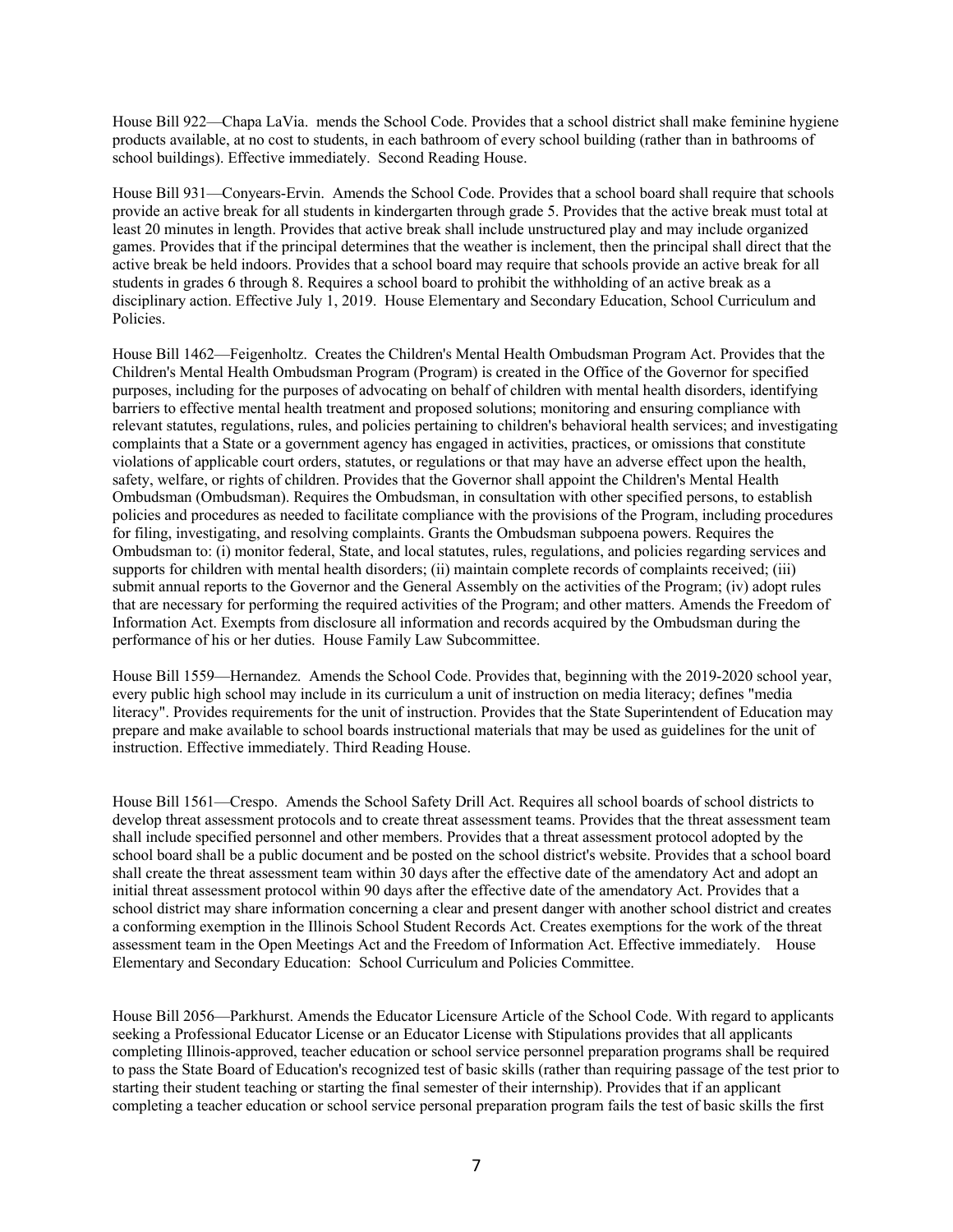time he or she takes the test, the applicant may complete a full school year of student teaching or of an internship instead of being required to pass the test. Provides that an institution of higher learning may not require an applicant to complete the test of basic skills prior to completing a semester of student teaching or of an internship (rather than prior to the semester before student teaching or prior to the semester before starting the final semester of an internship). Provides that an individual who completes a full school year of student teaching or of an internship is not required to pass the test of basic skills again for subsequent endorsements or other educator licenses. Effective immediately. House Elementary and Secondary Education: Administration, Licensing and Charter School.

House Bill 2078—Stuart and Hoffman. Amends the School Code. Provides that in fixing the salaries of teachers, a school board shall pay those who serve on a full-time basis a rate not less than (i) \$32,076 for the 2020-2021 school year, (ii) \$34,576 for the 2021-2022 school year, (iii) \$37,076 for the 2022-2023 school year, and (iv) \$40,000 for the 2023-2024 school year. Provides that the minimum salary rate for each school year thereafter, subject to review by the General Assembly, shall equal the minimum salary rate for the previous school year increased by a percentage equal to the percentage increase, if any, in the Consumer Price Index For All Urban Consumers for all items published by the United States Department of Labor for the previous school year. Second Reading House.

House Bill 2087—Carroll. Amends the School Code. Provides that a school district's decision to allow a student to take a portion of a driver education course through a distance learning program must be determined on a case-bycase basis and must be approved by the student's driver education teacher and the student's parent or guardian; defines "distance learning program". Provides that under no circumstances may the student take the entire driver education course through a distance learning program. Effective immediately. Second Reading House.

House Bill 2100—Welch. Amends the State Finance Act and the Charter Schools Law of the School Code. Provides that on July 1, 2020, the State Charter School Commission is abolished and the terms of all members end. Provides that all of the powers, duties, assets, liabilities, contracts, property, records, and pending business of the Commission are transferred to the State Board of Education on that date. Provides for transfer of authorization to a local school board or boards. Makes related changes. Removes the appeal process, and provides that final decisions of a local school board are subject to judicial review under the Administrative Review Law. Second Reading House.

House Bill 2105—E. Chris Welch. Amends the School Code. Requires a school board to adopt a mass incident policy and procedure guide that outlines the procedures that must be followed if a mass incident occurs within a school; defines "mass incident". Provides that the guide must include a plan for treating a child's trauma after a mass incident. Effective immediately. House Elementary and Secondary Education: School Curriculum and Policies Committee

House Bill 2116—Skillicom. Amends the Downstate Teachers Article of the Illinois Pension Code. Prohibits an employer from making employee contributions on behalf of an employee, except for the sole purpose of allowing an employee to make pre-tax contributions. Provides that employment contracts or collective bargaining agreements in effect on the effective date of the amendatory Act are not subject to the prohibition, but any such contract or collective bargaining agreement that is subsequently modified, amended, or renewed or that is in effect 3 or more years after the effective date of the amendatory Act shall be subject to the prohibition. Effective immediately. House Miscellaneous Subcommittee.

House Bill 2165—M. Murphy. Amends the School Code. With regard to required high school courses as a prerequisite to receiving a high school diploma, removes a provision specifying that the 3 years of mathematics must include one year of Algebra I and one year that includes geometry content and may include one year of an Advanced Placement computer science course; makes a conforming change. House Elementary and Secondary Education: School Curriculum and Policies Committee

House Bill 2170—Chapa LaVia. Amends the School Code. With regard to the State Seal of Biliteracy program, provides that if the State Board of Education establishes criteria that includes the use of the Evidence-Based Reading and Writing section of the SAT college admissions test as an acceptable English language proficiency assessment to demonstrate English language proficiency, the minimum qualifying score for eligibility to receive the State Seal of Biliteracy must be 480. Effective immediately. House Elementary and Secondary Education: School Curriculum and Policies Committee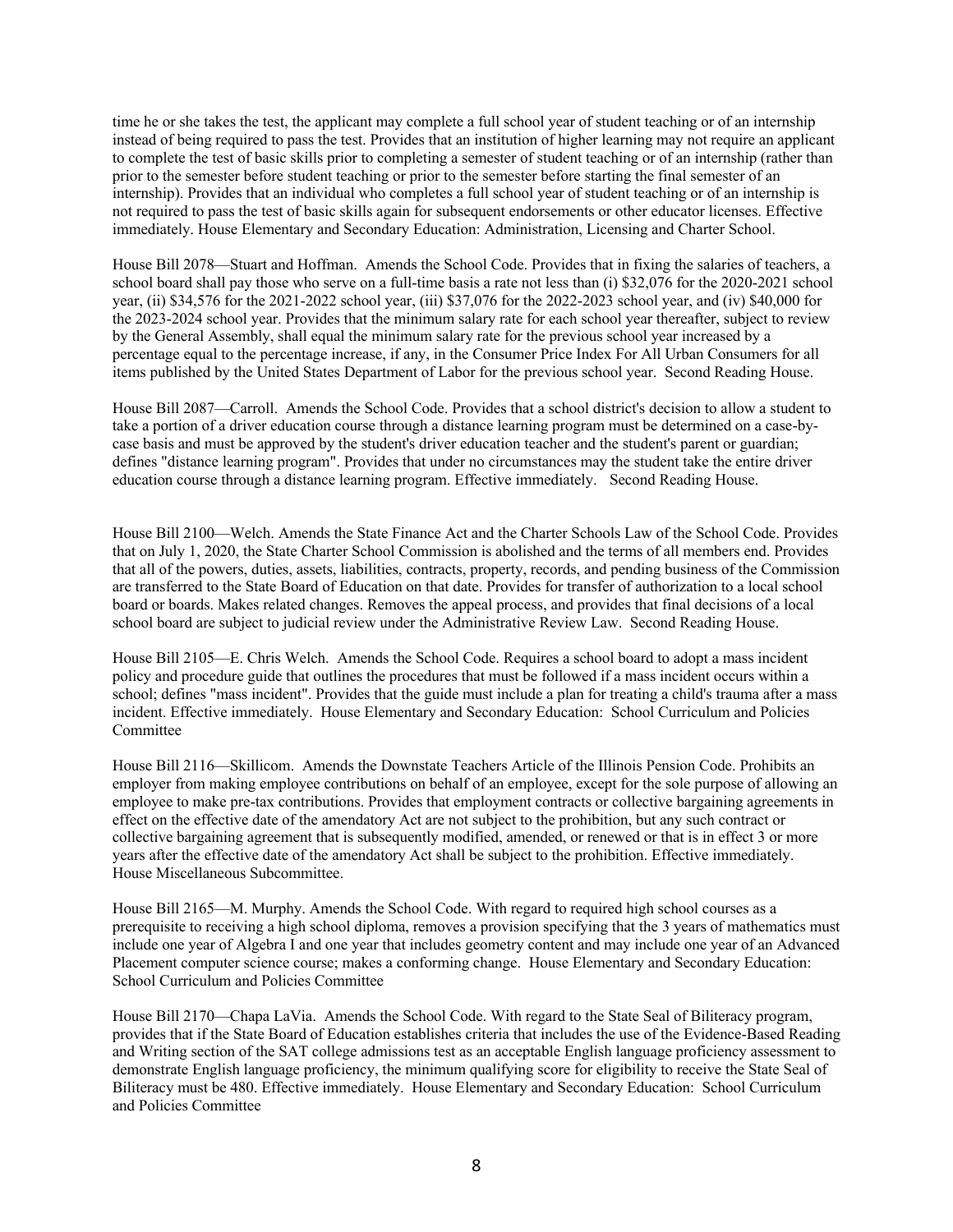House Bill 2177—Unes. Amends the School Code. Provides that, upon request, the school board of a school district that maintains grades 10 through 12 may posthumously award a diploma to any service member who was killed in action while performing active military duty in the armed forces of the United States if he or she: (1) resided in an area currently within the district; (2) left high school before graduating to serve in the armed forces of the United States; and (3) did not receive a high school diploma. Effective immediately. Second Reading House.

House Bill 2188—Manley. Amends the School Code. With regard to the required health examination, provides that the social and emotional screening must include questions on a child's medical history that pertain to the mental health issues of his or her family and any other matter that could impact the child's future mental health. Effective immediately. House Elementary and Secondary Education: School Curriculum and Policies Committee

House Bill 2205—N. Smith. Amends the Chicago School District Article of the School Code. With regard to a proposed school closure, requires the chief executive officer to publish on the school district's website a full financial report on the closure that includes an analysis of the closure's costs and benefits to the district. Effective immediately. House Elementary and Secondary Education: Administration, Licensing and Charter School.

House Bill 2219—E. Chris Welch. Amends the School Code. With regard to grants to alternative schools, safe schools, and alternative learning opportunities programs, for fiscal year 2019, to calculate grant amounts to the programs operated by regional offices of education, the State Board of Education shall calculate an amount equal to the greater of the regional program's best 3 months of average daily attendance for the 2017-2018 school year or the average of the best 3 months of average daily attendance for the 2015-2016 school year through the 2017-2018 school year, multiplied by the amount of \$6,119. Effective immediately. Special Issues Subcommittee.

House Bill 2234—Harper. Amends the School Code. Provides that an approved waiver from or modification to a physical education mandate may remain in effect for a period not to exceed 2 school years (rather than 5 school years like other mandate waivers) and may be renewed no more than 2 times upon application by an eligible applicant. Provides that an approved waiver from or modification to a physical education mandate may be changed within the 2-year period by the school board or regional superintendent of schools, whichever is applicable, following the procedure set forth in the Code for the initial waiver or modification request. Provides that a school board may determine the schedule or frequency of physical education courses, provided that an elementary school pupil engage in a course of physical education for a minimum of 150 minutes per week and a middle school, junior high school, or high school pupil engage in a course of physical education for a minimum of 225 minutes per week (rather than engage in a course of physical education for a minimum of 3 days per 5-day week). Provides that if a student non-attendance day is scheduled for a day that would otherwise include a physical education class or if the school building is not otherwise open to students on a day that would otherwise include a physical education class, a student is not required to make up the minutes from that class; defines "student non-attendance day". Effective July 1, 2019. House Elementary and Secondary Education: School Curriculum and Policies Committee

House Bill 2235—Caulkins. Amends the Illinois Police Training Act to provide that the Illinois Law Enforcement Training Standards Board may offer a school resource officer course to a qualified retired law enforcement officer. Provides that nothing in the school resource officer course provision prohibits a school resource officer or qualified retired law enforcement officer from carrying a firearm. Amends the School Code. Provides that beginning January 1, 2021, a school or school district may employ a qualified retired law enforcement officer who obtains a certificate of completion or approved waiver under the Illinois Police Training Act to carry out the duties of a school resource officer. Makes a conforming change. Effective immediately. House Judicial Criminal Committee.

House Bill 2258—Welter. Amends the School Code. With regard to the prerequisites to receiving a high school diploma, provides that a pupil must complete one year chosen from music, art, foreign language, vocational education, or speech (rather than music, art, foreign language, or vocational education). House Elementary and Secondary Education: School Curriculum and Policies Committee

House Bill 2263—Lilly. Amends the Postsecondary and Workforce Readiness Act. In provisions concerning postsecondary and career expectations, provides that, beginning in grade 6, students should be introduced to the importance of developing and applying a work ethic in a variety of contexts; sets forth what this introduction may include. House Elementary and Secondary Education: School Curriculum and Policies Committee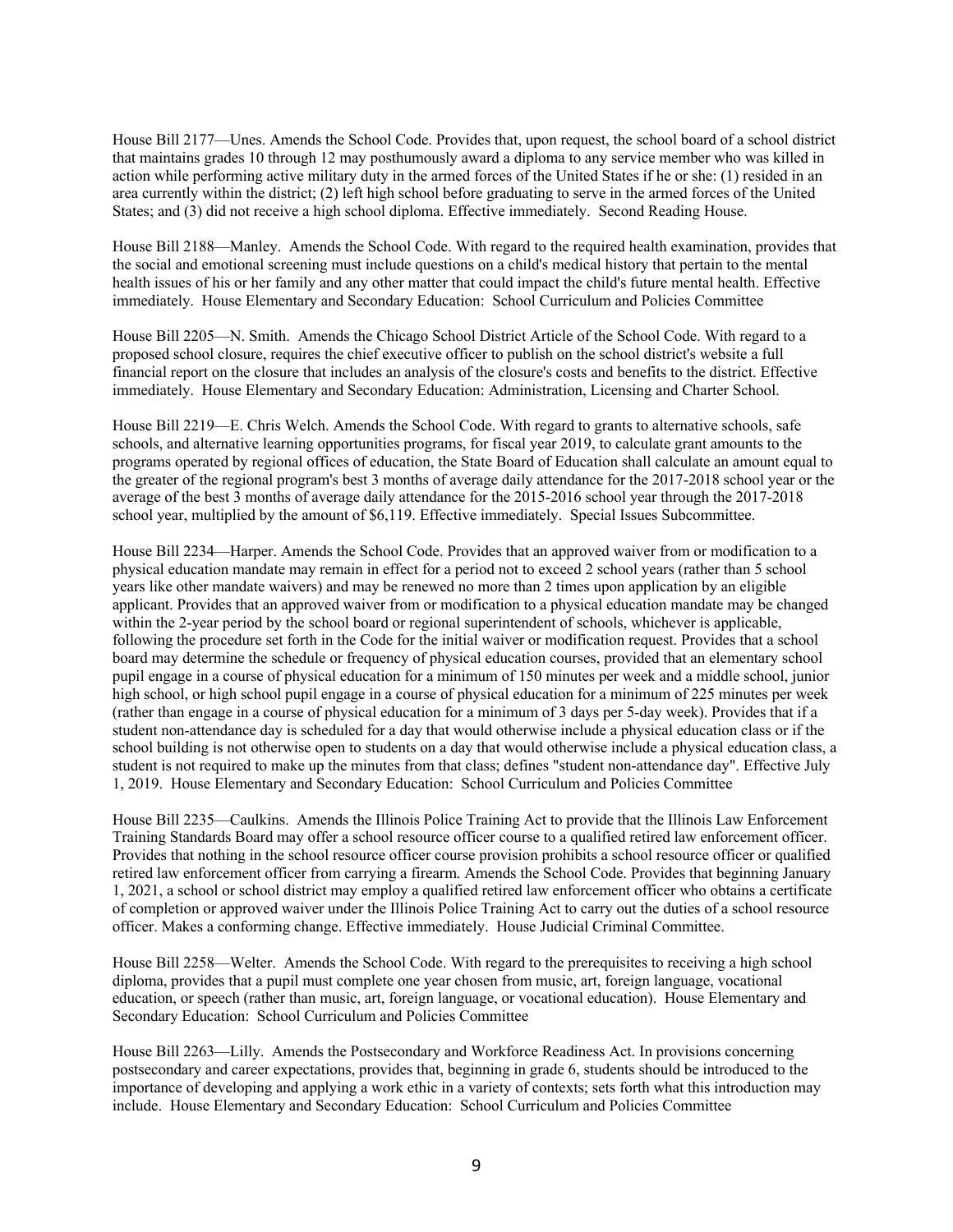House Bill 2265—Lilly. Amends the School Code. Provides that every public elementary school shall include in its 6th, 7th, or 8th grade curriculum, beginning with the 2019-2020 school year, at least one semester of civics education; specifies course content requirements and requires the education to be in accordance with Illinois Learning Standards for social science. Allows school districts to consult with civics education stakeholders, as deemed appropriate by the State Board of Education. Allows school districts to utilize private funding available for the purposes of offering civics education. Effective July 1, 2019. House Elementary and Secondary Education: School Curriculum and Policies Committee

House Bill 2272—Martwick. Amends the School Code and the Illinois Educational Labor Relations Act. Provides that, on and after September 1, 2019, all teacher evaluation ratings on record as "excellent", "proficient", or "needs improvement" are considered "effective" and all teacher evaluation ratings on record as "unsatisfactory" are considered "ineffective" for the purposes of the Employment of Teachers Article. Makes other changes concerning the waiver or modification of mandates; school report cards; license suspension or revocation; contractual continued service; removal or dismissal of teachers; an optional alternative evaluative dismissal process; evaluation plans; a local appeal process for ineffective ratings; rules; the appointment and promotion of teachers in Chicago; alternative procedures for teacher evaluation, remediation, and removal in Chicago; and the Open Meetings Act. Effective immediately. House Elementary and Secondary Education: Administration, Licensing and Charter School.

House Bill 2278—Morrison. Amends the School Code. If any payments from this State to a school district are delayed for at least one payment cycle, then allows the school board to discontinue, by publicly adopted resolution, any instructional mandate in the Courses of Study Article of the School Code during that time (with exceptions). Provides that if a student requests information on any instructional mandate that has been discontinued, then the school district shall provide the student with the requested information. Effective immediately. House Elementary and Secondary Education: School Curriculum and Policies Committee

House Bill 2330—Ortiz and Villa. Amends the School Code. Removes a provision making the grants issued by the State Board of Education to the Illinois School Psychology Internship Consortium subject to appropriation. Effective immediately. House Elementary and Secondary Education: School Curriculum and Policies Committee

House Bill 2446—Caulkins. Amends the School Code. Provides that a school board shall, upon passage of a referendum after submission of a petition signed by no less than 5% of the school district's voters in the last consolidated election, or may, by resolution, enter into a joint agreement with other school boards to share the services of a superintendent or other administrator. Provides that any savings realized by sharing services must be divided equally between classroom needs and property tax relief. Provides that a school district wishing to withdraw from the joint agreement shall obtain from its school board a written resolution approving the withdrawal and shall present a petition for withdrawal to the other member school districts within the timelines designated by the joint agreement if the school district entered into the joint agreement by resolution. Provides that a school district wishing to withdraw from the joint agreement shall submit to the voters of the district the question of whether the school district shall withdraw from the joint agreement if the school district entered into the joint agreement by a referendum vote (also provides for a referendum upon submission of a petition). House Elementary and Secondary Education: Administration, Licensing and Charter School.

House Bill 2469—N. Smith. Amends the School Code. Provides that, beginning with the 2019-2020 school year, each school district that maintains grade 9 must include in its curriculum and require all ninth grade students to take a unit of instruction on home economics that includes, but is not limited to, instruction on family finance, wellness, personal hygiene, food preparation, and nutrition. Effective immediately. House Elementary and Secondary Education: School Curriculum and Policies Committee

House Bill 2485—Severin. Amends the School Code. Requires a school board to publish a notice that the district's annual statement of affairs is available on the State Board of Education's Internet website and in the district's main administrative office (instead of requiring a summary of the statement of affairs to be published). Effective immediately. House Elementary and Secondary Education: Administration, Licensing and Charter School.

House Bill 2501—T. Jones. Amends the School Code. With regard to the 21st Century Community Learning Center Grant Program, provides that for Fiscal Year 2020 only, the State Board of Education must award grants to eligible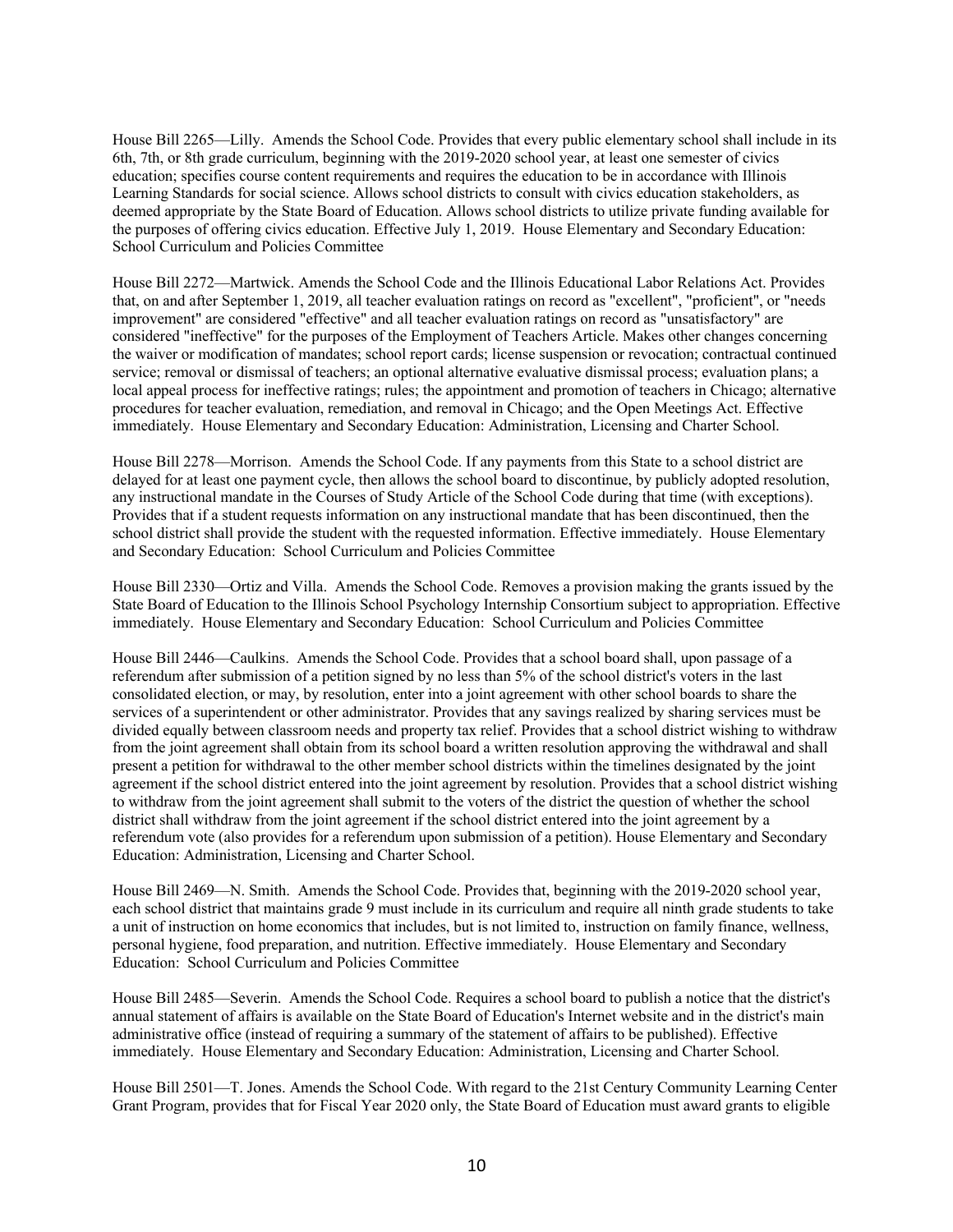applicants under the Program to establish 50 after-school programs in 50 disadvantaged communities where the household income is greater than 95% of the poverty guidelines updated periodically in the Federal Register by the U.S. Department of Health and Human Services. Effective immediately. Special Issues Subcommittee.

House Bill 2529—Keicher. Amends the School Code. Provides that school districts need not comply with and may discharge any mandate or requirement placed on school districts by the Code or by administrative rules adopted by the State Board of Education that is unfunded; with exceptions. Provides that before a school district may lawfully discharge an unfunded mandate, it must hold a public hearing on the matter; sets forth requirements concerning the hearing. Requires a school board to report each unfunded mandate it has discharged to the State Board of Education, and requires the State Board to compile and report this information to the General Assembly each year. Repeals a Section of the Code concerning an unfunded mandates prohibition. House Elementary and Secondary Education: Administration, Licensing and Charter School.

House Bill 2530—Keicher. Amends the School Code. Provides that if a dependent of active United States military personnel is a nonresident of the school district and his or her parent or guardian is being transferred to a military installation located within the district, then the district must permit the dependent to enroll in school and must not charge the dependent nonresident tuition if the dependent provides the district with official military documentation designating the transfer and arrival dates and proof, within 10 days after the arrival date, that the dependent is a district resident. Provides for electron.ic enrollment and course registration and what proof of district residency includes. Effective immediately. House Elementary and Secondary Education: School Curriculum and Policies Committee

House Bill 2543—Harper. Amends the State Finance Act to create the Trauma Response Fund as a special fund in the State treasury. Amends the School Code. Requires school boards to develop a trauma response protocol that shall be implemented in response to a traumatic event at a school, including, but not limited to, a shooting at the school. Sets forth various requirements for the protocol, including response by hospitals, trauma intervention services, and community engagement. Provides that all moneys in the Trauma Response Fund shall be paid as grants to school districts to implement the trauma response protocol. Amends the University of Illinois Hospital Act and Hospital Licensing Act to make conforming changes. Amends the Use Tax Act, Service Use Tax Act, Service Occupation Tax Act, and Retailers' Occupation Tax Act. Imposes a 1% surcharge on firearm ammunition, which shall be deposited into the Trauma Response Fund. Effective immediately. Tabled.

House Bill 2553—Lilly. Creates the Education Prioritization Act. Beginning with fiscal year 2020, requires the General Assembly to appropriate for the evidence-based funding formula under the School Code an amount that is equal to or exceeds the sum of: (i) the total amount appropriated for the evidence-based funding formula during the fiscal year immediately preceding the fiscal year for which the appropriation is being made; and (ii) 51% of total new general funds available for spending from estimated growth in revenues and funds available because of budgeted program growth and decline in the fiscal year for which the appropriation is being made; but in no event shall the sum be less than a certain percentage re House Elementary and Secondary Education: Administration, Licensing and Charter School. quired under the Act. Requires a continuing appropriation if the General Assembly fails to make sufficient appropriations to fund the evidence-based funding formula. Amends the School Code to make changes concerning a system for accounting for revenues and expenditures and evidence-based funding. Amends the State Mandates Act to require implementation without reimbursement. Effective immediately. House Executive Committee.

House Bill 2605—Crespo. Amends the Children with Disabilities Article of the School Code. With regard to the speech-language pathologist provision, provides that notwithstanding the requirements of the provision, a Professional Educator License with a school support personnel endorsement for non-teaching speech-language pathologist shall be issued to a speech-language pathologist who (i) holds a regular license as a speech-language pathologist pursuant to the Illinois Speech-Language Pathology and Audiology Practice Act and (ii) holds a current Certificate of Clinical Competence in speech-language pathology from the American Speech-Language-Hearing Association. House Elementary and Secondary Education: Administration, Licensing and Charter School.

House Bill 2609--Amends the School Code to create the Office of School Safety within the State Board of Education. Provides for the Office's duties. Requires the Office to create a grant program for expenditures related to improving school safety. Provides that grant funds must be used for school security improvements, including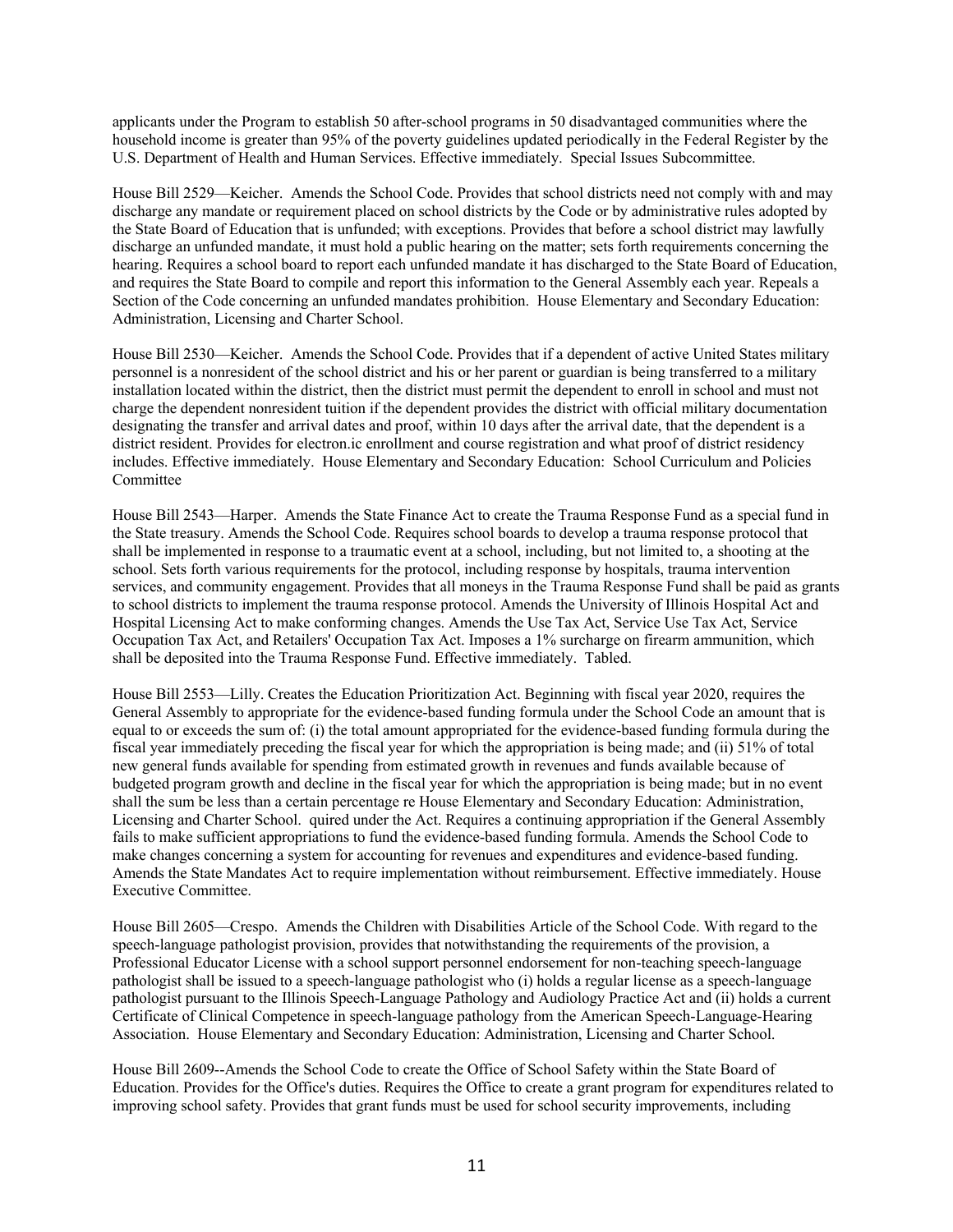training and safety-related upgrades to school buildings, equipment (including metal detectors and x-ray machines), and facilities. Specifies the grant application requirements. Effective January 1, 2020. House Elementary and Secondary Education: School Curriculum and Policies Committee

House Bill 2627—Kifowit. Amends the School Code. Provides that a student may not be questioned or detained at a school site at which students are detained in connection with criminal charges or allegations, taken into custody, or engaged with law enforcement personnel without the presence of the student's parent or guardian, a school social worker, or a licensed mental health professional. Effective immediately. House Judiciary and Criminal Committee.

House Bill 2668—Robinson. Amends the School Code. Requires the State Board of Education to develop child opportunity zones as a means to deliver comprehensive and coordinated social services at or near schools in this State that are related to specific community needs and that will ultimately increase student performance in schools in the community; defines "child opportunity zone". Provides that a child opportunity zone must provide a means to integrate education, health, and social services into schools and link families to school and community resources. Provides that on or before August 1, 2020, and on or before each August 1 thereafter, the State Board must submit a report to the General Assembly on the number of children and families served by a child opportunity zone program and any other outcome data for each program. Requires the State Board to adopt rules. Second Reading House.

House Bill 2710—Willis and Conroy. Creates the Behavior Analyst Licensing Act. Provides for licensure of behavior analysts and assistant behavior analysts. Creates the Advisory Board of Behavior Analysts. Provides qualifications for licensure application, including for those who have met certain requirements before the effective date of the Act. Establishes the powers and duties of the Department of Financial and Professional Regulation, including, but not limited to, adopting rules setting forth minimum standards for licensure, taking disciplinary or nondisciplinary actions, and authorizing examinations. Provides for grounds for disciplinary actions and for civil and criminal penalties for violations of the Act. Creates provisions concerning hearings, appointment of hearing officers, and rehearings. Provides for judicial review of all final administrative decisions of the Department. Amends the Regulatory Sunset Act. Provides that the Behavior Analyst Licensing Act is repealed on January 1, 2030. Effective immediately. House Health Care Licensing Committee.

House Bill 2741-- Morrison. Amends the School Code. Makes changes with regard to the limitation of administrative costs. Defines "consumer price index", "expenditures per pupil", "general administration expenditures", and "school administration expenditures". Provides that for the 2020-2021 school year and each school year thereafter, each school district shall undertake budgetary and expenditure control actions so that the increase in each of the budgeted administrative expenditures per pupil (with the exception of the Chicago school district, whose limit is not changed), budgeted general administration expenditures per pupil, and budgeted school administration expenditures per pupil for that school year over the expenditures per pupil for the prior school year does not exceed the percentage increase, if any, in the consumer price index for the 12 months ending on the December 31 prior to the budgetary year or 5%, whichever one is less. Makes conforming changes and other changes. House Elementary and Secondary Education: Administration, Licensing and Charter School.

House Bill 2806—E. Chris Welch. Amends the School Code. Provides that each school board shall (rather than may) appoint at least one employee to act as a liaison to facilitate the enrollment and transfer of records of students in the legal custody of the Department of Children and Family Services when enrolling in or changing schools. House Elementary and Secondary Education: School Curriculum and Policies Committee

House Bill 2820—Williams and Howard. Amends the School Code. With regard to a sex education course, provides that course material and instruction in grades 6 through 12 must include an age-appropriate discussion on the meaning of consent that includes discussion on recognizing that (i) consent is a freely given agreement to sexual activity, (ii) a person's lack of verbal or physical resistance or submission resulting from the use or threat of force does not constitute consent, (iii) a person's manner of dress does not constitute consent, (iv) a person's consent to past sexual activity does not constitute consent to future sexual activity, (v) a person's consent to engage in sexual activity with one person does not constitute consent to engage in sexual activity with another person, (vi) a person can withdraw consent at any time, and (vii) a person cannot consent to sexual activity if that person is unable to understand the nature of the activity or give knowing consent due to certain circumstances. Removes a provision requiring material and instruction to include, with an emphasis on workplace environment and life on a college campus, discussion on what constitutes sexual consent. Tabled.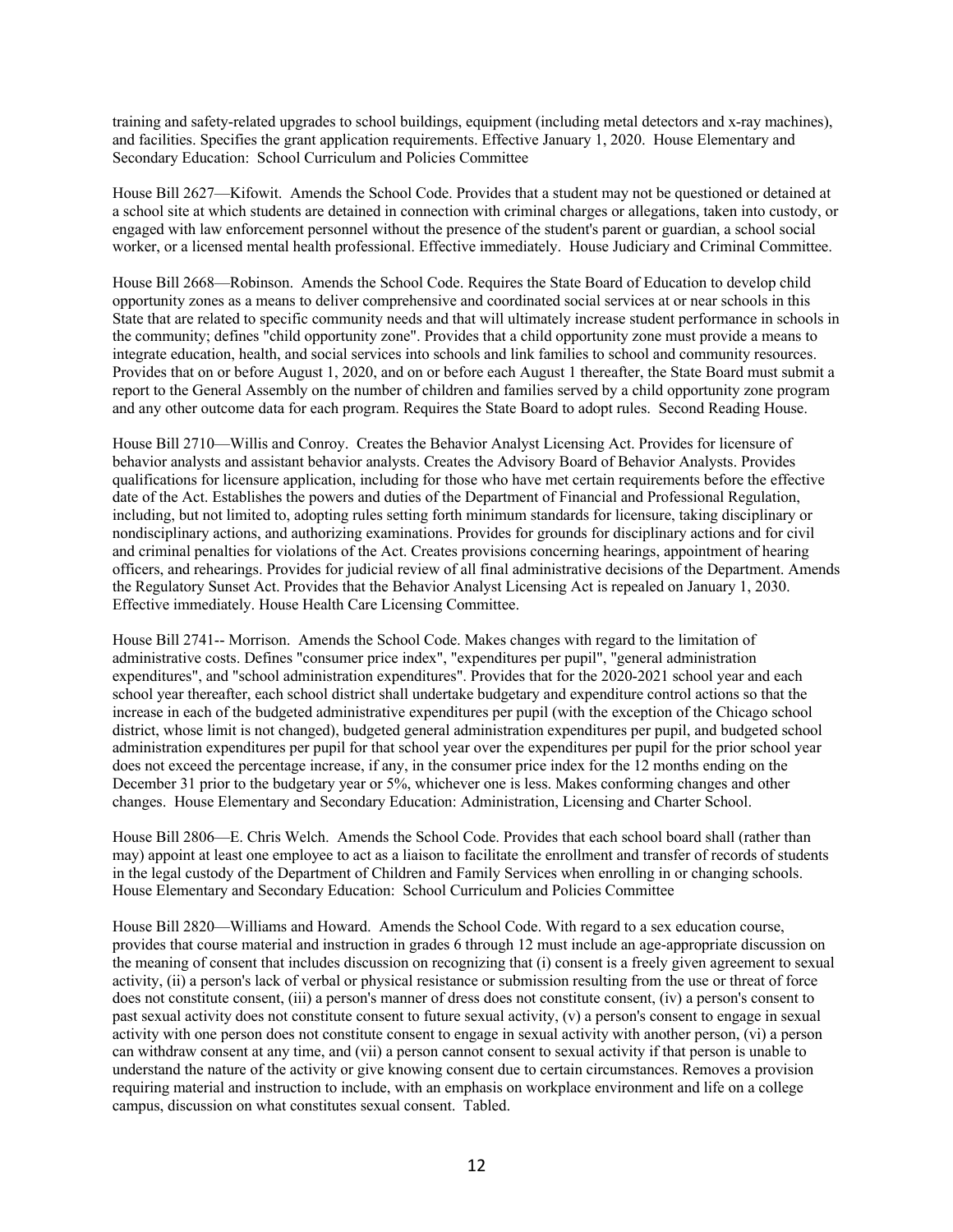House Bill 2830—Stava-Murray. Amends the School Visitation Rights Act. Prohibits an employer from terminating an employee because of an absence from work due to employee's attendance at a school conference or activity. Effective immediately. House Labor and Commerce Committee.

House Bill 2840—Jay Hoffman. Amends the School Code. Provides that each school board must (rather than may) appoint at least one employee to act as a liaison to facilitate enrollment and transfer of records of students in the legal custody of the Department of Children and Family Services. Provides that, for any student who is in the legal custody of the Department of Children and Family Services, a school board must inform the student's caseworker of a parent-teacher conference or any other meeting concerning the student that would otherwise involve a parent and must, at the option of the caseworker, allow the caseworker to attend the conference or meeting. Makes related changes. Amends the Illinois School Student Records Act. Provides that if a student is in the legal custody of the Department of Children and Family Services, his or her caseworker must be informed before a school student record is destroyed or any information in that record is deleted and shall have the right to inspect and copy all school student permanent and temporary records. Makes related changes. Effective immediately. House Elementary and Secondary Education: Administration, Licensing and Charter School.

House Bill 2850—T. Morrison. Amends the School Code. With regard to the provision governing the concussion protocol during an interscholastic athletic activity, provides that the term "physician" includes a chiropractic physician licensed under the Medical Practice Act of 1987. House Elementary and Secondary Education: School Curriculum and Policies Committee

House Bill 2868—Scherer. Amends the School Code. Requires the State Board of Education to develop a workbased learning database to help facilitate relationships between school districts and businesses and expand workbased learning in this State; defines "work-based learning". Effective immediately. Second Reading House.

House Bill 2932—N. Smith. Amends the Educator Licensure Article of the School Code. Provides that, beginning with the 2019-2020 school year, an applicant seeking a Professional Educator License or an Educator License with Stipulations who holds a bachelor's degree from a regionally accredited institution of higher education is not required to pass a test of basic skills to be issued that license. Makes conforming changes. Effective immediately. House Elementary and Secondary Education: Administration, Licensing and Charter School.

House Bill 2955—S. Harper. Amends the State Finance Act to create the Trauma Response Fund as a special fund in the State treasury. Amends the School Code. Requires school boards to develop a trauma response protocol that shall be implemented in response to a traumatic event at a school, including, but not limited to, a shooting at the school. Sets forth various requirements for the protocol, including response by hospitals, trauma intervention services, and community engagement. Provides that all moneys in the Trauma Response Fund shall be paid as grants to school districts to implement the trauma response protocol. Amends the University of Illinois Hospital Act and Hospital Licensing Act to make conforming changes. Amends the Use Tax Act, Service Use Tax Act, Service Occupation Tax Act, and Retailers' Occupation Tax Act. Imposes a 1% surcharge on firearm ammunition, which shall be deposited into the Trauma Response Fund. Effective immediately. House Sales, Amusement, and Other Taxes Subcommittee.

House Bill 2986—W. Davis. Amends the evidence-based funding formula in the School Code. With regard to employee benefit investments, removes provisions providing that (i) if at any time the responsibility for funding the employer normal cost of teacher pensions is assigned to school districts, then that amount certified by the Teachers' Retirement System of the State of Illinois to be paid by the Organizational Unit for the preceding school year shall be added to the benefit investment; and (ii) for any fiscal year in which the Chicago School District is responsible for paying the employer normal cost of teacher pensions, then that amount of its employer normal cost plus the amount for retiree health insurance as certified by the Public School Teachers' Pension and Retirement Fund of Chicago to be paid by the school district for the preceding school year that is statutorily required to cover employer normal costs and the amount for retiree health insurance shall be added to the benefit investment. Effective immediately. House Special Issues Subcommittee.

House Bill 3053—Mayfield. Amends the School Code. Creates the School District Efficiency Commission. Provides for the membership and support of the Commission. Requires the Commission to make recommendations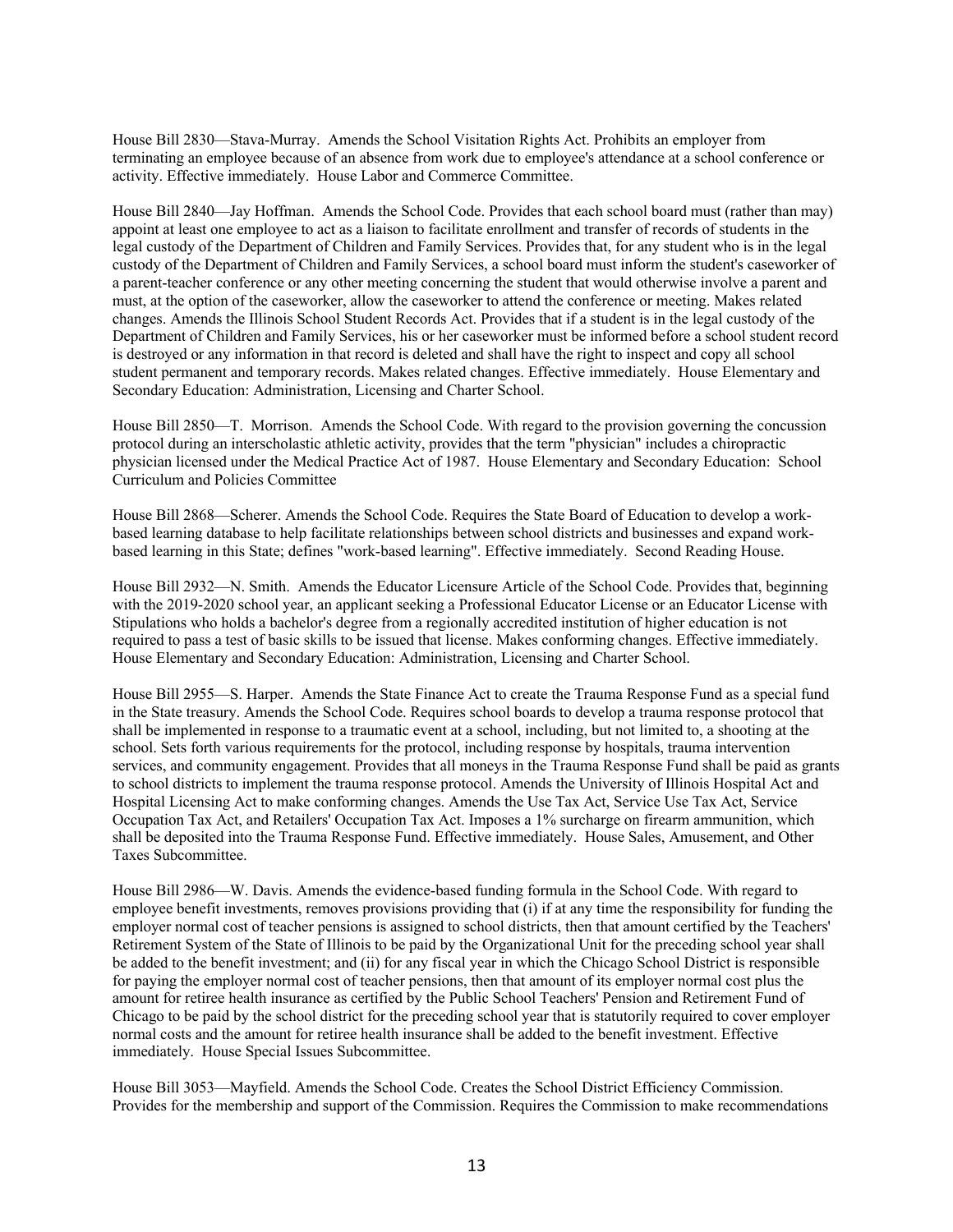to the Governor and the General Assembly on the number of school districts in this State, the optimal amount of enrollment for a school district, and where reorganization and realignment of school districts would be beneficial in this State; specifies the topics on which the recommendations must focus. Provides that, on or before May 1, 2020, the Commission must vote on its recommendations and submit a report to the Governor and the General Assembly. Provides that if the Commission adopts the report recommendations by an affirmative vote of at least 11 of its members, then the Commission's recommendations for reorganization of school districts into unit school districts must be placed on the ballots of the designated school districts in the next general election in the same manner as petitions approved by a regional superintendent of schools, except without financial incentives. Provides that the Commission is dissolved the day after the report is filed with the Governor and the General Assembly. Repeals the provision on February 1, 2021. Makes a conforming change in the Conversion and Formation of School Districts Article. Effective immediately. House Elementary and Secondary Education: Administration, Licensing and Charter School.

House Bill 3125—Slaughter. Amends the School Code. Provides that, beginning with the 2019-2010 school year, each school district maintaining any of grades 6 through 8 must include in its curriculum and require students in those grades to take a unit of instruction on financial literacy. Provides that the purpose of the instruction is to provide students with the basic financial literacy necessary for sound financial decision making and the instruction must include, but is not limited to, age-appropriate instruction on budgeting, savings, credit, debt, insurance, investments, and any other issues associated with personal financial responsibility. Requires the State Board of Education to prepare and make available to school boards instructional materials that may be used as guidelines for development of the unit of instruction. Effective immediately. House Elementary and Secondary Education: School Curriculum and Policies Committee

House Bill 3144—Halbrook. Amends the School Code. Requires a school district to allow the parent or guardian of twins or higher order multiples to request that his or her children be placed in the same classroom or in separate classrooms if the children are in the same grade level at the same school. Provides that the principal of the school may request a meeting with the parent or guardian to recommend classroom placement and if the parent or guardian and the principal, in consultation with the children's assigned classroom teacher or teachers, do not agree on classroom placement after the meeting is held, the principal may request a school board hearing to determine classroom placement. Provides that if the principal does not request a meeting with the parent or guardian or does not request a school board hearing to determine classroom placement, the school must provide the classroom placement requested by the parent or guardian. Provides for the school board to make a classroom placement determination during the school year, after a hearing, if the principal determines that the original placement is disruptive to the classroom environment or is otherwise academically, behaviorally, or mentally not beneficial to the children. Effective immediately. House Elementary and Secondary Education: School Curriculum and Policies Committee

House Bill 3209—Ortiz. Amends the School Code. Removes a provision making the grants issued by the State Board of Education to the Illinois School Psychology Internship Consortium subject to appropriation. Effective immediately. House Elementary and Secondary Education: School Curriculum and Policies Committee

House Bill 3213—Martwick. Amends the Downstate Teacher Article of the Illinois Pension Code. In the definition of "teacher", removes a provision specifying that an annuitant receiving a retirement annuity under the Chicago Teacher Article who is employed by a board of education or other employer as permitted under specified provisions is not a "teacher" for purposes of the Downstate Teacher Article. Provides that the board may also require reporting requirements that are different than those specified in a provision concerning employer reporting requirements and may require different reporting requirements for different benefits or purposes established under the Article, including, but not limited to, any optional benefit plan an employee chooses to participate in. Provides that if the governing body of an employer that is not a State agency fails to forward specified required contributions within a specified period, the System shall notify the employer of an additional amount due, equal to \$50 per day for each day that elapses from the due date until the day the report and employee contributions are received by the System (instead of the greater of an amount representing the interest lost by the system due to late forwarding of contributions, calculated for the number of days which the employer is late in forwarding contributions at a rate of interest prescribed by the board or \$50). Amends the State Mandates Act to require implementation without reimbursement. Effective immediately. House State Government Administration Committee.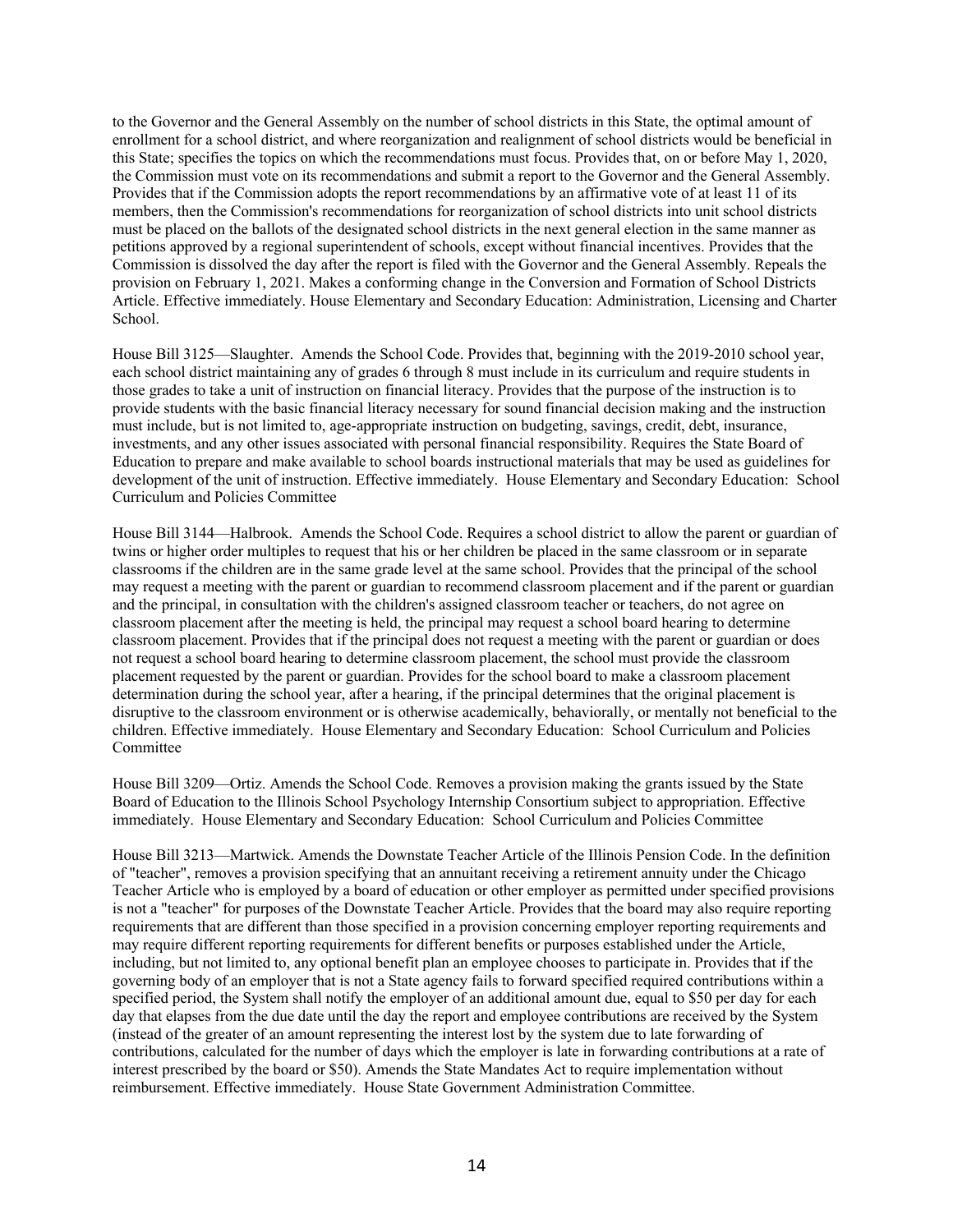House Bill 3254—Dan Brady. Amends the Illinois School Student Records Act. Provides that if the rights and privileges accorded to a parent under the Act have been transferred to a student, a school must give reasonable prior notice to the student (rather than the parent) before any school student record is destroyed or any information is deleted from that record. Provides that a school may provide reasonable prior notice to a parent or student through (i) notice in the school's student handbook, (ii) publication in a newspaper of general circulation within the school district, or (iii) U.S. mail delivered to the last known address of the parent or student. House Elementary and Secondary Education: School Curriculum and Policies Committee

House Bill 3276—Skilicom. Amends the School Code. Provides that for a school district that has an approved waiver from the requirement that tuition be charged to non-resident pupils, the school district report card shall include the total cost of allowing non-resident pupils to attend the schools of the district free of charge or at a reduced-tuition charge, the number of non-resident pupils attending the schools of the district free of charge or at a reduced-tuition charge, and the number of such pupils who are the children of a parent or guardian who is a full-time or part-time employee or staff member of the school district. Effective immediately. House Elementary and Secondary Education: School Curriculum and Policies Committee.

House Bill 3277—Skilicom. Amends the School Code. Provides that prior to entering into an early employment contract termination agreement with a district superintendent or chief executive officer, a school board shall make the reasoning for the early termination available to the public. Provides that the termination agreement shall not include a confidentiality or non-disclosure clause. Effective immediately. House Elementary and Secondary Education: Administration, Licensing and Charter School.

House Bill 3278—Skilicom. Amends the School Code. With regard to regular and special school board meetings, provides that if a school district maintains a website, the school district must post a board packet on the website for each scheduled regular or special meeting of the board no less than 24 hours prior to the meeting. Provides that if a school district does not maintain a website, the school district must post a board packet in the school district's administrative office for each scheduled regular or special meeting of the board no less than 24 hours prior to the meeting. Defines "board packet". House Elementary and Secondary Education: Administration, Licensing and Charter School.

House Bill 3302—Crespo. Amends the Children with Disabilities Article of the School Code. Provides that, for the Chicago School District only, for complaints concerning delays and denials of special education services in the 2016-2017 or 2017-2018 school year, a complainant has no less than 2 years following the creation of the State Board of Education's compensatory education plan and notification of that plan to parents and guardians of impacted children to file a complaint if the complainant has not obtained relief through (i) the compensatory education plan, (ii) a due process claim, or (iii) mediation. Provides that the State Board's notification of its compensatory education plan to parents and guardians must include notification of the extended timeframe to file complaints under this subsection. Effective July 1, 2019. House Elementary and Secondary Education: School Curriculum and Policies Committee.

House Bill 3303. Crespo. Amends the School Code. With regard to State assessments, provides that beginning no later than the 2020-2021 school year, the State Board of Education shall annually assess all students in reading and mathematics in kindergarten through grade 3 to meet the goals and standards of the federal Every Student Succeeds Act and any related rules. Provides that the assessment must include a balanced system of interim and summative assessments that are instructionally relevant, student-centered, and timely delivered and that provide grade-level proficiency scores for accountability purposes, growth metrics, and instructional information purposes. Provides that the State Board, in accordance with the federal Every Student Succeeds Act, shall support assessments that measure academic grade-level proficiency and academic growth measured against a stable, grade-independent scale. Effective January 1, 2020. House Elementary and Secondary Education: School Curriculum and Policies Committee.

House Bill 3304. Amends the Children's Advocacy Center Act. Provides that schools in a county with an accredited Children's Advocacy Center shall not proceed with interviews of a student regarding an alleged incident of sexual abuse, regardless of whether the student is a victim, witness, or alleged perpetrator, until the school receives written approval from an appropriate law enforcement agency or the Department of Children and Family Services. Allows a law enforcement agency or the Department to object to an interview allowed by the other entity and no interview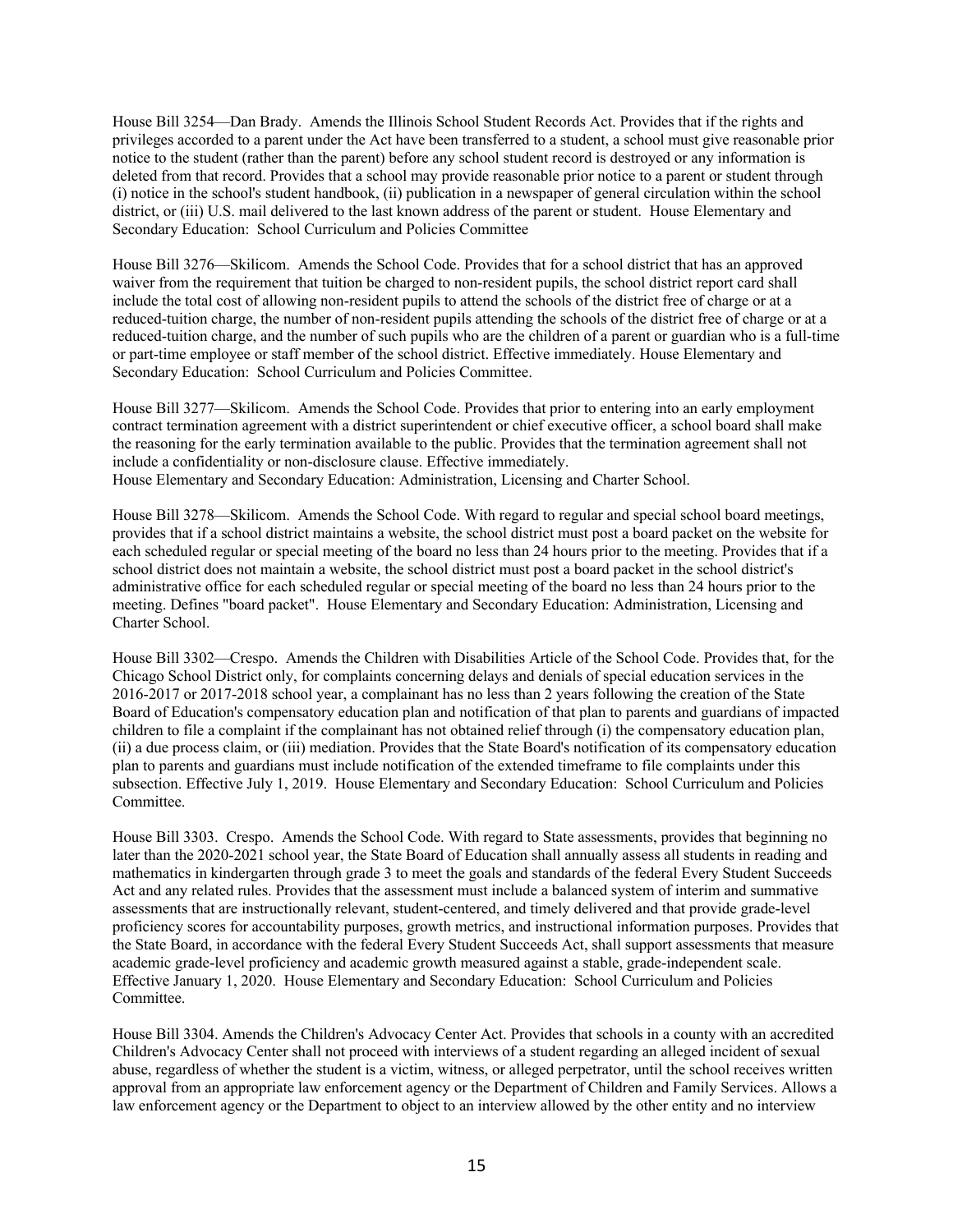may be done until both approve. Allows an investigating body of a school to view a forensic interview under specified circumstances. Includes legislative findings and defines a term. Amends the School Code making conforming changes. Effective July 1, 2019. House Elementary and Secondary Education: School Curriculum and Policies Committee.

House Bill 3363—Caulkins. Amends the School Code. Removes the exception for a school district in which there is only one school with fewer than 4 teachers to the requirement that each school district employ a superintendent. Effective immediately. House Elementary and Secondary Education: Administration, Licensing and Charter School.

House Bill 3538—Stava-Murray. Amends the School Code. Provides that, beginning with the 2020-2021 school year, each school district, nonpublic school, and charter school that maintains grade 9 must require all ninth grade students to take a one-time mental health course that includes information for students on how to detect signs of depression, how to ask for help with any mental health issues, and the resources available for those students who wish to seek assistance with mental health issues. Provides that the school board or governing body of the school shall determine the minimum amount of instructional time necessary to satisfy the course requirement. Requires the State Board of Education to prepare and make available to schools resource materials that may be used for the course. Makes a conforming change. House Elementary and Secondary Education: School Curriculum and Policies Committee.

House Bill 3550—Williams. Amends the School Code. With regard to a sex education course, provides that course material and instruction in grades 6 through 12 must include an age-appropriate discussion on the meaning of consent that includes discussion on recognizing that (i) consent is a freely given agreement to sexual activity, (ii) consent to one particular sexual activity does not constitute consent to other types of sexual activities, (iii) a person's lack of verbal or physical resistance or submission resulting from the use or threat of force does not constitute consent, (iv) a person's manner of dress does not constitute consent, (v) a person's consent to past sexual activity does not constitute consent to future sexual activity, (vi) a person's consent to engage in sexual activity with one person does not constitute consent to engage in sexual activity with another person, (vii) a person can withdraw consent at any time, and (viii) a person cannot consent to sexual activity if that person is unable to understand the nature of the activity or give knowing consent due to certain circumstances. Removes a provision requiring material and instruction to include, with an emphasis on workplace environment and life on a college campus, discussion on what constitutes sexual consent. Makes other changes concerning the course material and instruction. House Elementary and Secondary Education: School Curriculum and Policies Committee.

House Bill 3560—Bristow. Amends the School Code. Provides that, after a home-schooling registration form is submitted, the State Board of Education must request a Child Protective Service Unit of the Department of Children and Family Services to investigate the home in which the home schooling will occur to ensure there is no suspected child abuse or neglect in the home. Provides that after the investigation by the Child Protective Service Unit is complete, the State Board must notify the school district in which the home is located that the child is being homeschooled. Provides that once every 2 school years, the State Board must inspect the academic records of a registered home-school student. Amends the Abused and Neglected Child Reporting Act to require a Child Protective Service Unit to investigate the home of a child upon a request from the State Board. Effective immediately. Tabled.

House Bill 3586—Crespo. Amends the Children with Disabilities Article of the School Code. Provides that, for the Chicago School District only, beginning with the 2019-2020 school year, the school district shall, in collaboration with its primary office overseeing special education policies, publish on the school district's publicly available website any proposed changes to its special education policies, which must be available at least 45 days before the adoption of that policy change. Provides that the school district must make the entirety of its special education Procedural Manual and any other guidance documents pertaining to special education publicly available, in print and on the school district's website, in both English and Spanish. With regard to individualized education program meetings, provides that no later than 5 school days before a child's individualized education program eligibility meeting or meeting to review a child's individualized education program, a school board or school personnel must provide the child's parent or guardian with copies of all relevant information collected about the child so that the parent or guardian may participate as a fully-informed team member of the meeting. Provides that the State Board of Education must (rather than may) create a telephone hotline to address concerns regarding the provision of special education services in a school district. Makes other changes. Effective July 1, 2019. House Elementary and Secondary Education: School Curriculum and Policies Committee.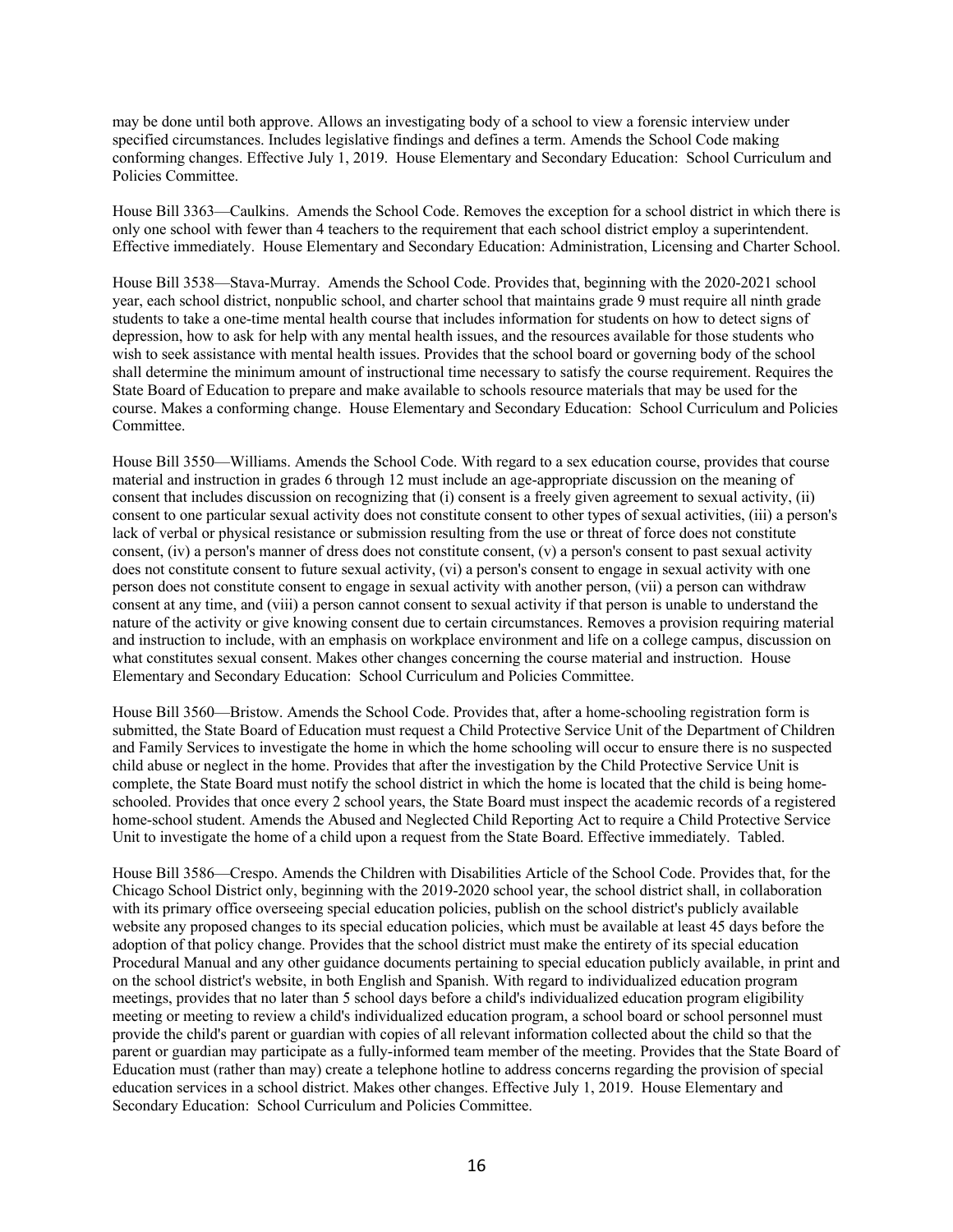House Bill 3606—Martwick. Creates the Student Online Personal Protection Act of 2019. Provides for legislative intent and definitions. Provides for operator prohibitions, operator duties, school authority prohibitions, school authority duties, State Board of Education duties, and parent rights. Creates the Student Data Protection Oversight Committee and provides for the Committee's membership and support. Requires the Committee to submit an annual report to the General Assembly and the State Board of Education with recommendations, if any, for policy revisions and legislative amendments that would carry out the intent of the Act. Amends the Illinois School Student Records Act. Adds a definition of record. Requires written consent of a student's parent to publish student directories that list student names, addresses, and other identifying information and similar publications. Amends the Consumer Fraud and Deceptive Business Practices Act to make a conforming change. Repeals the Student Online Personal Protection Act. Effective immediately. House Cybersecurity, Data Analytics, and IT committee.

House Bill 3642—Flowers. Amends the School Code. Provides that, beginning with the 2019-2020 school year, the Chicago school district must include in its curriculum a unit of instruction on nursing. Requires the State Board of Education to prepare and make available to the school board resource materials that may be used as guidelines for the development of the nursing instruction. Effective immediately. House Elementary and Secondary Education: School Curriculum and Policies Committee.

House bill 3643—Wehrli. Amends the School Code. Provides for legislative findings. Provides that if a school district employee or volunteer, student, or student's parent or guardian reports a threat made by a student, the principal of that student's school must immediately investigate the threat using specified criteria to determine its credibility; defines "threat". Provides that if the principal determines the threat is credible, he or she shall immediately report the threat to a local law enforcement agency for investigation. Provides that after the principal notifies the local law enforcement agency, the school district must take disciplinary action against the student. Provides that following each reported threat, regardless of whether it was deemed credible, the principal must submit a report to the school board to be reviewed at its next regularly scheduled board meeting or special meeting; specifies the report's requirements. Provides that after the school board reviews the report, the principal must submit the report to the State Board of Education and the State Board must submit an annual report to the General Assembly compiling all of the reports it received in the prior school year. Effective immediately. House Elementary and Secondary Education: Administration, Licensing and Charter School.

House Bill 3652—Edly-Allen. Amends the School Code. Provides that, in assisting all students with a college or post-secondary education plan, a school counselor must include a discussion on all post-secondary education options, including 4-year colleges or universities, community colleges, and vocational schools. Effective immediately. House Elementary and Secondary Education: School Curriculum and Policies Committee.

House Bill 3685—Ortiz. Amends the School Code. Provides that the State Board of Education, in cooperation with the Department of Human Services, must develop, publish, and make publicly available policies and procedures that comply with the federal Family Educational Rights and Privacy Act of 1974, including, but not limited to, policies that restrict access to the personally identifiable information of a student or a student's parent or guardian. Provides that, subject to the requirements of the Illinois School Student Records Act and the Student Online Personal Protection Act, the State Board may, in cooperation with the Department of Human Services, collect personally identifiable information of a student or a student's parent or guardian only as required to assess eligibility for or to administer public services or programs. Provides that any information collected, whether written or oral, must be kept confidential, with exceptions. Provides for legislative findings. House Human Services.

House Bill 3687—Harper. Amends the Code of Criminal Procedure of 1963. Provides that upon commencement of a prosecution for a sex offense against a person known to be an employee of a school, the State's Attorney shall immediately provide the superintendent of schools or school administrator that employs the employee with a copy of the complaint, information, or indictment. Provides that the notification shall not diminish the rights, privileges, or remedies of an employee under a collective bargaining agreement or employment contract. Defines "employee" and "sex offense". Effective immediately. House Judiciary-Criminal Committee.

House Resolution 10—Stuart. Encourages the State Board of Education to stop using edTPA as the teacher certification for licensure. Resolution Adopted.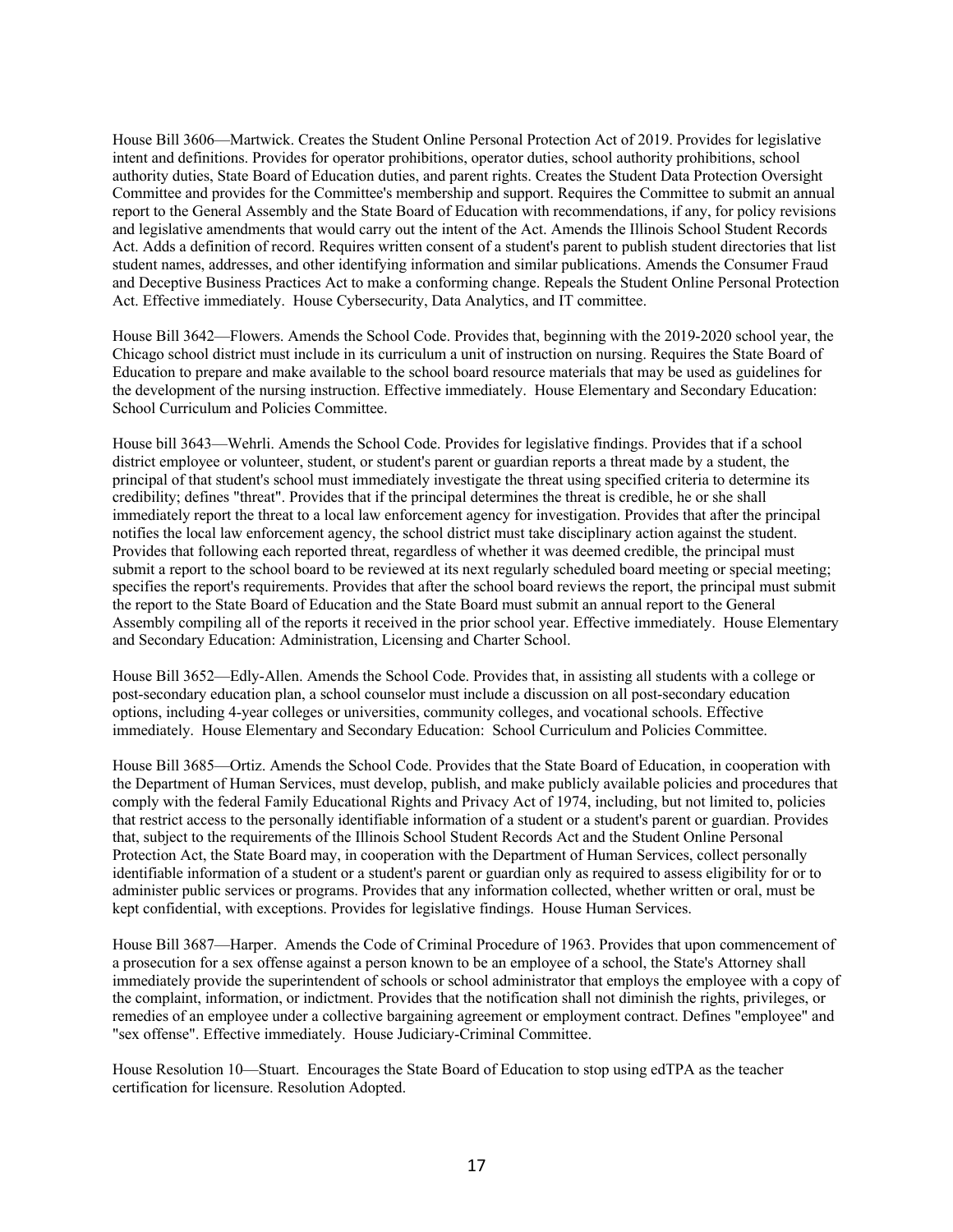House Resolution 27—McSweeney. States the opinion of the Illinois House of Representatives that the proposed educational pension cost shift from the State of Illinois to local school districts, community colleges, and institutions of higher education is financially wrong. House Miscellaneous Subcommittee.

House Resolution 88—Hernandez. Urges the General Assembly to enact legislation to amend The School Code of Illinois, requiring the Illinois State Board of Education to establish criteria, standards, and competencies to be required of qualified bilingual language interpreters for parents of limited English proficiency participating in IEP meetings. House Rules.

House Joint Resolution 13—Bennett. Creates the School and Law Enforcement Coordination Task Force to study the use of security cameras in schools in Illinois in coordination with local law enforcement. House Elementary and Secondary Education: School Curriculum and Policies Committee.

Senate Bill 10—Manar. Amends the School Code. Provides that in fixing the salaries of teachers, a school board shall pay those who serve on a full-time basis a rate not less than (i) \$32,076 for the 2020-2021 school year, (ii) \$34,576 for the 2021-2022 school year, (iii) \$37,076 for the 2022-2023 school year, and (iv) \$40,000 for the 2023- 2024 school year. Provides that the minimum salary rate for each school year thereafter, subject to review by the General Assembly, shall equal the minimum salary rate for the previous school year increased by a percentage equal to the percentage increase, if any, in the Consumer Price Index For All Urban Consumers for all items published by the United States Department of Labor for the previous school year. Third Reading Senate.

Senate Bill 28—Bertino-Tarrant. Amends the School Code. Provides that for a pupil of legal school age and in kindergarten or any of grades 1 through 12, a day of attendance shall be counted only for sessions of not less than 5 clock hours of school work per day under direct supervision of (i) teachers or (ii) non-teaching personnel or volunteer personnel when engaging in non-teaching duties and supervising in instances specified under the Code; provides for exceptions. Makes conforming changes, including in the Vocational Academies Act. Third Reading Senate.

Senate Bill 60—Bertino-Tarrant. Amends the Downstate Teachers and State Universities Articles of the Illinois Pension Code. Requires an employer to make an additional employer contribution for a participant whose earnings for any academic year used to determine the final rate of earnings exceed the amount of his or her earnings with the same employer for the previous academic year by more than 6% (instead of 3%). Makes conforming changes. Effective immediately. Senate Appropriations I.

Senate Bill 78—Steans. Amends the School Code. With regard to the textbook block grant program, provides that the textbooks authorized to be purchased must include the roles and contributions of all people protected under the Illinois Human Rights Act and must be non-discriminatory as to any of the characteristics under the Act. Provides that textbooks purchased with grant funds must be non-discriminatory. Provides that in public schools only, the teaching of history of the United States shall include a study of the roles and contributions of lesbian, gay, bisexual, and transgender people in the history of this country and this State. Effective July 1, 2020. Senate Education.

Senate Bill 82—McConchie. Amends the Downstate Teacher Article of the Illinois Pension Code. Provides that beginning in fiscal year 2021 and each year thereafter, the System shall calculate the projected amount of the increase in the employer normal cost of benefits, expressed as a percentage of salary and reflecting separate amounts for Tier 1 and Tier 2 benefits, resulting from any increase in salary over the preceding school year, expressed as a percentage of salary. Provides that except for a teacher who first becomes a teacher on or after the implementation date of certain benefits, if the amount of a teacher's salary for any school year beginning on or after July 1, 2020 exceeds the member's annual full-time salary rate with the same employer for the previous school year, then the teacher's employer shall pay to the System the projected amount of the increase in the employer normal cost of benefits, as determined by the System and reflecting whether the teacher will receive Tier 1 or Tier 2 benefits, resulting from the increase in the member's salary over the previous school year. Excludes earnings increases paid to members under contracts or collective bargaining agreements entered into, amended, or renewed before the effective date of the amendatory Act. Excludes earning increases paid to members who first become members on or after the implementation date of certain benefits. Defines "Tier 1 benefits" and "Tier 2 benefits". Amends the State Mandates Act to require implementation without reimbursement. Effective immediately. Senate Appropriations I.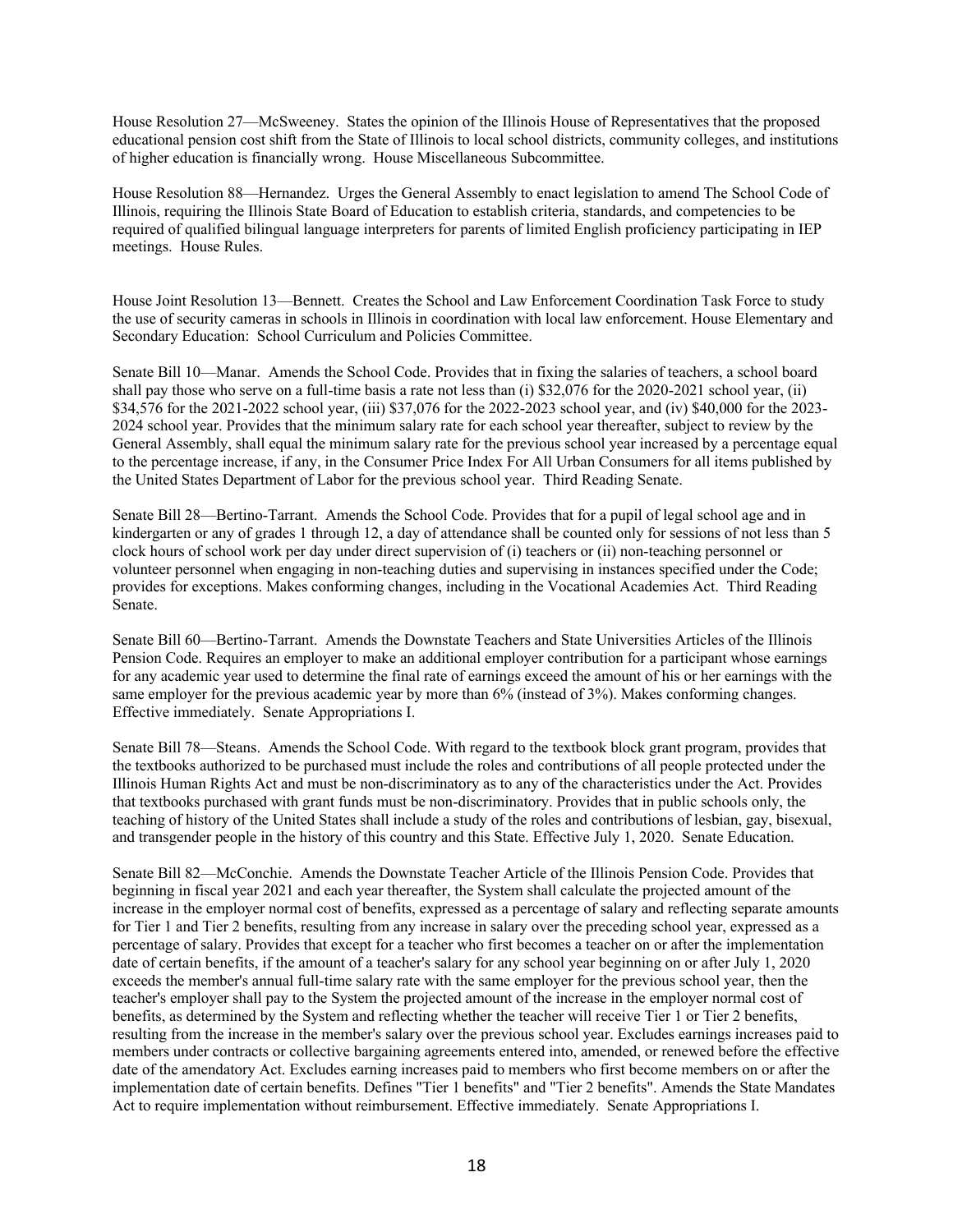Senate Bill 106—Holmes. Amends the Charter Schools Law of the School Code. Provides that the State Charter School Commission has no authority to renew a charter, and removes provisions allowing the Commission to reverse a school board's decision to deny, revoke, or not renew a charter; makes related changes. Provides that if a charter school applicant submits a proposal to a school board outside of the process adopted by that school board for receiving charter school proposals on an annual basis, the applicant shall not have any right to submit its proposal to the Commission as otherwise authorized. Allows the Commission to approve an application for a charter if certain conditions are met. Provides that the Commission may condition approval of an application on the acceptance of funding in an amount less than requested. Provides that final decisions of the Commission are subject to judicial review under the Administrative Review Law. Provides that if the Commission approves an application for a charter school, then the Commission shall act as the authorized chartering entity. Provides that if the Commission is the authorized chartering entity, then the Commission shall execute a charter agreement (instead of approve the charter agreement). Provides that the Commission has no authority to approve a charter school proposal that has been denied by a school board. Makes other changes. Effective immediately. Senate Subcommittee on Charter Schools.

Senate Bill 116—Weaver. Amends the Charter Schools Article of the School Code. Removes provisions providing that the total number of charter schools operating under this Article at any one time shall not exceed 120. Removes a provision limiting the number of charter schools to 70 in any city having a population exceeding 500,000. Removes a provision limiting the number of charter schools to 45 in the remainder of the State. Removes a provision providing that the State Board of Education shall assign a number to each charter submission it receives for its review and certification, based on the chronological order in which the submission is received by it. Subcommittee on Charter Schools.

Senate Bill 117—Barickman. Amends the Illinois School Student Records Act. Provides that if the rights and privileges accorded to a parent under the Act have been transferred to a student, a school must give reasonable prior notice to the student (rather than the parent) before any school student record is destroyed or any information is deleted from that record. Provides that a school may provide reasonable prior notice to a parent or student through (i) notice in the school's parent or student handbook, (ii) publication in a newspaper, (iii) U.S. mail delivered to the last known address of the parent or student, or (iv) other means provided the notice is confirmed to have been received. Third Reading Senate.

Senate Bill 142—T. Cullerton and Rezin. Amends the Freedom of Information Act to provide that in the case of sexual assault or sexual abuse by a school district employee or volunteer, nothing in the Act prohibits a school district from disclosing the disciplinary records of that person. Amends the School Code to require a school board to report all credible cases of sexual assault or sexual abuse by a licensed educator to the State Board of Education, to establish a hearing procedure for student victims, and to ensure that a licensed educator under investigation by the State Superintendent of Education is reassigned to non-classroom duty. Provides that, beginning with the 2019-2020 school year, the State Board of Education must monitor all fingerprint-based criminal history records checks and any other database checks conducted by a school district or regional superintendent for applicants for employment with a school district. Makes changes concerning educator licensure and allegations of physical or sexual abuse. Amends the Criminal Code of 2012 to create the criminal offense of sexual conduct or sexual relations with a student by an authority figure. Amends the Code of Criminal Procedure of 1963 to require an arresting enforcement agency to share its reports pertaining to the arrest of a licensed educator with the superintendent of any school district that employs the educator (or, in the case of the arrest of a superintendent, with the school board of any school district that employs the superintendent). Amends the Personnel Record Review Act to provide that the Act does not prohibit a school district from divulging internal investigative findings and discipline to another school district. Effective immediately. Senate Education.

Senate Bill 164—Schimpf. Amends the Downstate Teacher Article of the Illinois Pension Code. Allows a member to establish optional credit for up to 2 years of service as a teacher or administrator employed by a private school recognized by the Illinois State Board of Education, provided that the teacher (i) was certified under the law governing the certification of teachers at the time the service was rendered, (ii) applies in writing on or before June 30, 2022, (iii) supplies satisfactory evidence of the employment, (iv) completes at least 10 years of contributing service as a teacher, and (v) pays the required contribution. Effective immediately. Senate Government Accountability and Pensions.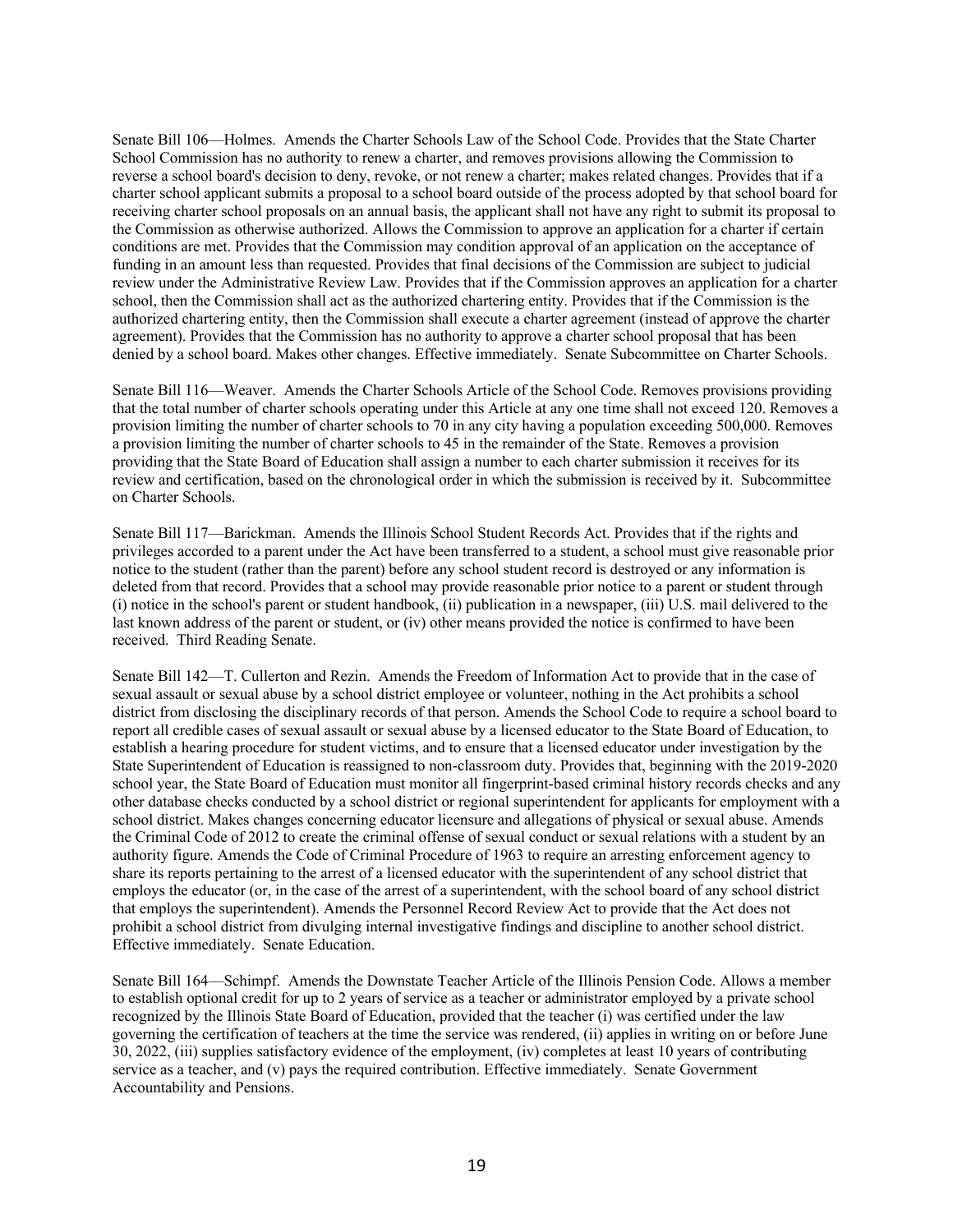Senate Bill 188—Villivalam. Amends the School Code. Provides that a charter school operating within the City of Chicago shall be administered by a local school council. Provides that a local school council shall be established for each small school, contract school, and military school within the Chicago school district. Provides that in each attendance center enrolling students in 7th or 8th grade, one full-time student member shall be appointed, although no attendance center shall have more than one student member. Requires a supermajority of 8 votes by the local school council to veto any action proposed or approved regarding certain schools placed on probation and intervention actions by the Chicago Schools Academic Accountability Council. Creates the LSC Certification Commission to provide fundamental training to members of local school councils and certify each member, and sets forth its composition. Sets forth a mandatory training program for local school council members. Provides that the LSC Certification Commission may request and, upon such request, the Chicago Board of Education shall budget and distribute such funds as are equal to the total allocations for the certification of local school council members in the year immediately prior. Makes other changes. Effective immediately. Senate Assignments.

Senate Bill 197—J. Collins. Amends the Charter Schools Law of the School Code. Provides that a charter school established on or after the effective date of the amendatory Act may not enter into a contract with a for-profit charter management organization or educational management organization. Sets forth provisions concerning property purchased with public funds. Provides that no chief executive officer of a charter school may receive compensation greater than 80% of the compensation of the superintendent of schools of the school district where the charter school is located. Provides that no charter school principal may receive compensation greater than 10% more than the average compensation for principals in the school district where the charter school is located. Provides that a charter school authorized under the Code must expend a minimum of 84% of the total revenues due from the authorizer on incurred expenses for instruction, instructional materials, operations and maintenance, transportation, and support services that may have been applicable prior to July 1, 2018, as identified by the State Board of Education. Provides that the remaining 16% of the total revenues may, subject to limitations, be expended by the charter school, at its discretion, on administrative or program support costs. Senate Subcommittee on Charter Schools.

Senate Bill 209—Bertino-Tarrant. Amends the School Code. With regard to special education joint agreements, provides that under no circumstances may a petition for withdrawal from a joint agreement be presented to other member districts less than 18 months from the date of the proposed withdrawal. Provides that if a petition for withdrawal is not approved by the other member districts, any petitioning member district (rather than only a petitioning member district that is part of a Class II county school unit outside of a city of 500,000 or more inhabitants) may appeal the disapproval. Provides that the trustees of schools of the township having jurisdiction and authority over the withdrawing district or the hearing panel established by the chief administrative officer of the intermediate service center having jurisdiction over the withdrawing district shall convene and hear testimony to determine whether the withdrawing district has presented sufficient evidence that the district, standing alone, will provide a full continuum of services and support to all its students with disabilities in the foreseeable future; specifies requirements for the withdrawing district prior to the hearing. Provides that each withdrawing district shall develop a comprehensive plan that includes the administrative policies and procedures outlined in specified special education rules of the State Board of Education and all relevant portions of the federal Individuals with Disabilities Education Act. Provides that the withdrawing district must also demonstrate its ability to provide education for a wide range of students with disabilities, including a full continuum of support and services. Effective immediately. Third Reading Senate.

Senate Bill 1189—Holmes. Amends the School Code. Provides that an approved waiver from or modification to a physical education mandate may remain in effect for a period not to exceed 2 school years (rather than 5 school years like other mandate waivers) and may be renewed no more than 2 times upon application by an eligible applicant. Provides that an approved waiver from or modification to a physical education mandate may be changed within the 2-year period by the school board or regional superintendent of schools, whichever is applicable, following the procedure set forth in the Code for the initial waiver or modification request. Provides that a school board may determine the schedule or frequency of physical education courses, provided that an elementary school pupil engage in a course of physical education for a minimum of 150 minutes per week and a middle school, junior high school, or high school pupil engage in a course of physical education for a minimum of 225 minutes per week (rather than engage in a course of physical education for a minimum of 3 days per 5-day week). Provides that if a student non-attendance day is scheduled for a day that would otherwise include a physical education class or if the school building is not otherwise open to students on a day that would otherwise include a physical education class, a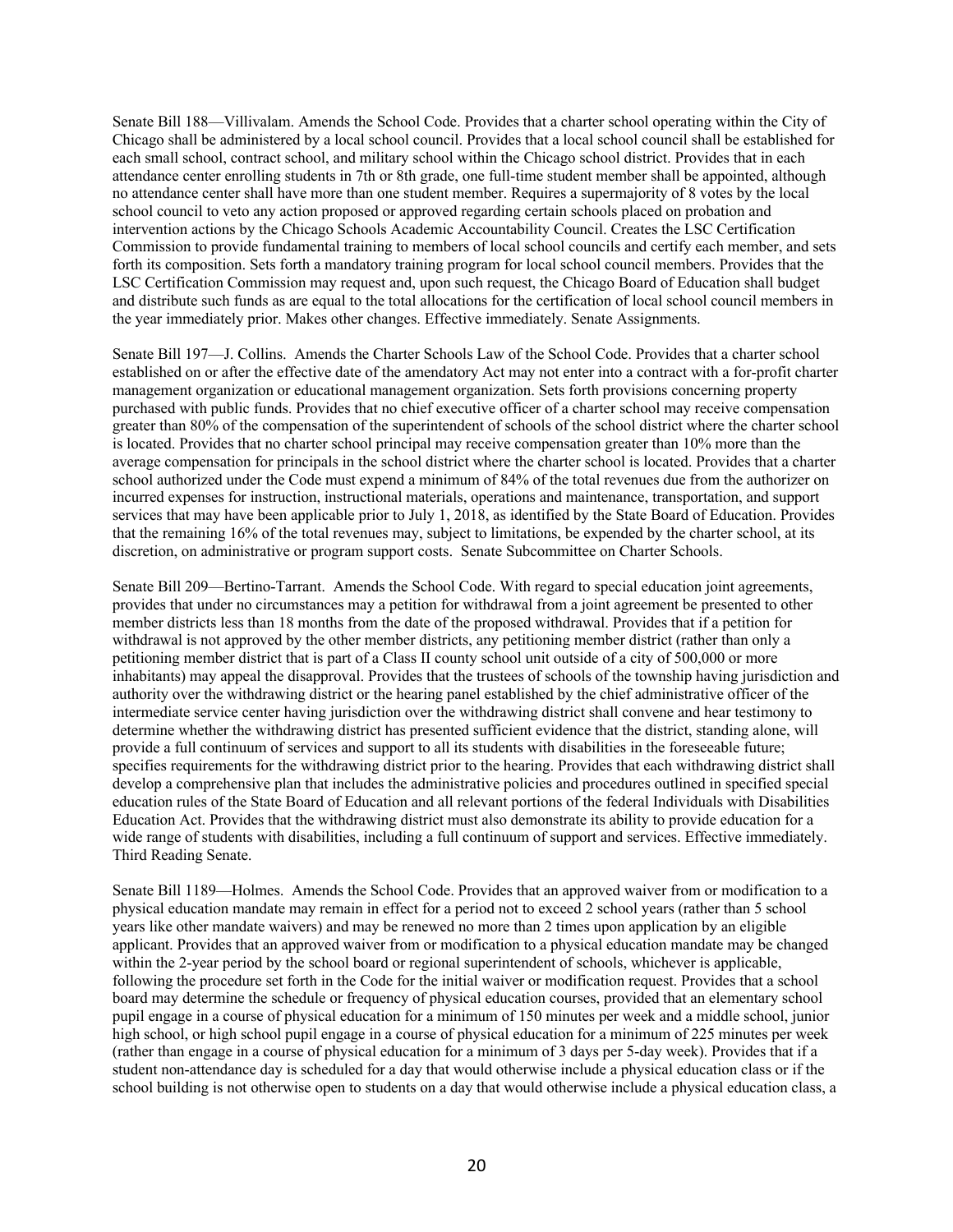student is not required to make up the minutes from that class; defines "student non-attendance day". Effective July 1, 2019. Senate Education.

Senate Bill 1213—Lightford. Amends the School Code. Provides that, on and after September 1, 2019, all teacher evaluation ratings on record as "excellent", "proficient", or "needs improvement" are considered "effective" and all teacher evaluation ratings on record as "unsatisfactory" are considered "ineffective" for the purposes of the Employment of Teachers Article. Makes other changes concerning the waiver or modification of mandates; school report cards; license suspension or revocation; contractual continued service; removal or dismissal of teachers; an optional alternative evaluative dismissal process; evaluation plans; a local appeal process for ineffective ratings; rules; the appointment and promotion of teachers in Chicago; alternative procedures for teacher evaluation, remediation, and removal in Chicago; and the Open Meetings Act. Effective immediately. Senate Education.

Senate Bill 1226—Holmes. Amends the State Finance Act and the Charter Schools Law of the School Code. Provides that on July 1, 2020, the State Charter School Commission is abolished and the terms of all members end. Provides that all of the powers, duties, assets, liabilities, contracts, property, records, and pending business of the Commission are transferred to the State Board of Education on that date. Provides for transfer of authorization to a local school board or boards. Makes related changes. Removes the appeal process, and provides that final decisions of a local school board are subject to judicial review under the Administrative Review Law. Senate Assignments.

Senate Bill 1249—L. Murphy. Amends the School Code. Provides that, upon knowledge of an incident of sexual assault by a student against another student, a school district shall report the incident to the State Board of Education; defines "sexual assault". Provides that the State Board shall post on its website for each school year the total number of reported incidents statewide and in each school district. Provides that the State Board shall also report the data annually to the General Assembly no later than September 1 of each year. Senate Education.

Senate Bill 1250—L. Murphy. Amends the School Code. Requires a school district, public school, or nonpublic school to permit a student diagnosed with a pancreatic insufficiency to self-administer and self-manage his or her pancreatic enzyme replacement therapy if the parent or guardian of the student provides the school with written authorization for the self-administration or self-management and written authorization for the therapy from the student's physician, physician assistant, or advanced practice registered nurse; defines terms. Requires each school district or school to adopt an emergency care plan and develop an individualized health care plan for a student subject to the provision; specifies plan requirements. Provides that any disclosure of information under the provision shall not constitute a violation of the federal Health Insurance Portability and Accountability Act of 1996 or any regulations promulgated under that Act. Provides that any records created under the provision must be maintained in a confidential manner consistent with the federal Health Insurance Portability and Accountability Act of 1996. Second Reading Senate.

Senate Bill 1272—Rezin. Amends the Children with Disabilities Article of the School Code. Provides that if a speech-language pathologist holds a regular State license as a speech-language pathologist, he or she does not need to meet other requirements to be issued a Professional Educator License with a school support personnel endorsement for non-teaching speech-language pathologist. Also changes outdated references regarding certification rather than licensure. Effective immediately. Senate Education.

Senate Bill 1287—Rezin. Amends the School Code. Provides that a school board shall, upon passage of a referendum after submission of a petition signed by no less than 5% of the school district's voters in the last consolidated election, or may, by resolution, enter into a joint agreement with other school boards to share the services of a superintendent or other administrator. Provides that any savings realized by sharing services must be divided equally between classroom needs and property tax relief. Provides that a school district wishing to withdraw from the joint agreement shall obtain from its school board a written resolution approving the withdrawal and shall present a petition for withdrawal to the other member school districts within the timelines designated by the joint agreement if the school district entered into the joint agreement by resolution. Provides that a school district wishing to withdraw from the joint agreement shall submit to the voters of the district the question of whether the school district shall withdraw from the joint agreement if the school district entered into the joint agreement by a referendum vote (also provides for a referendum upon submission of a petition). Senate Education.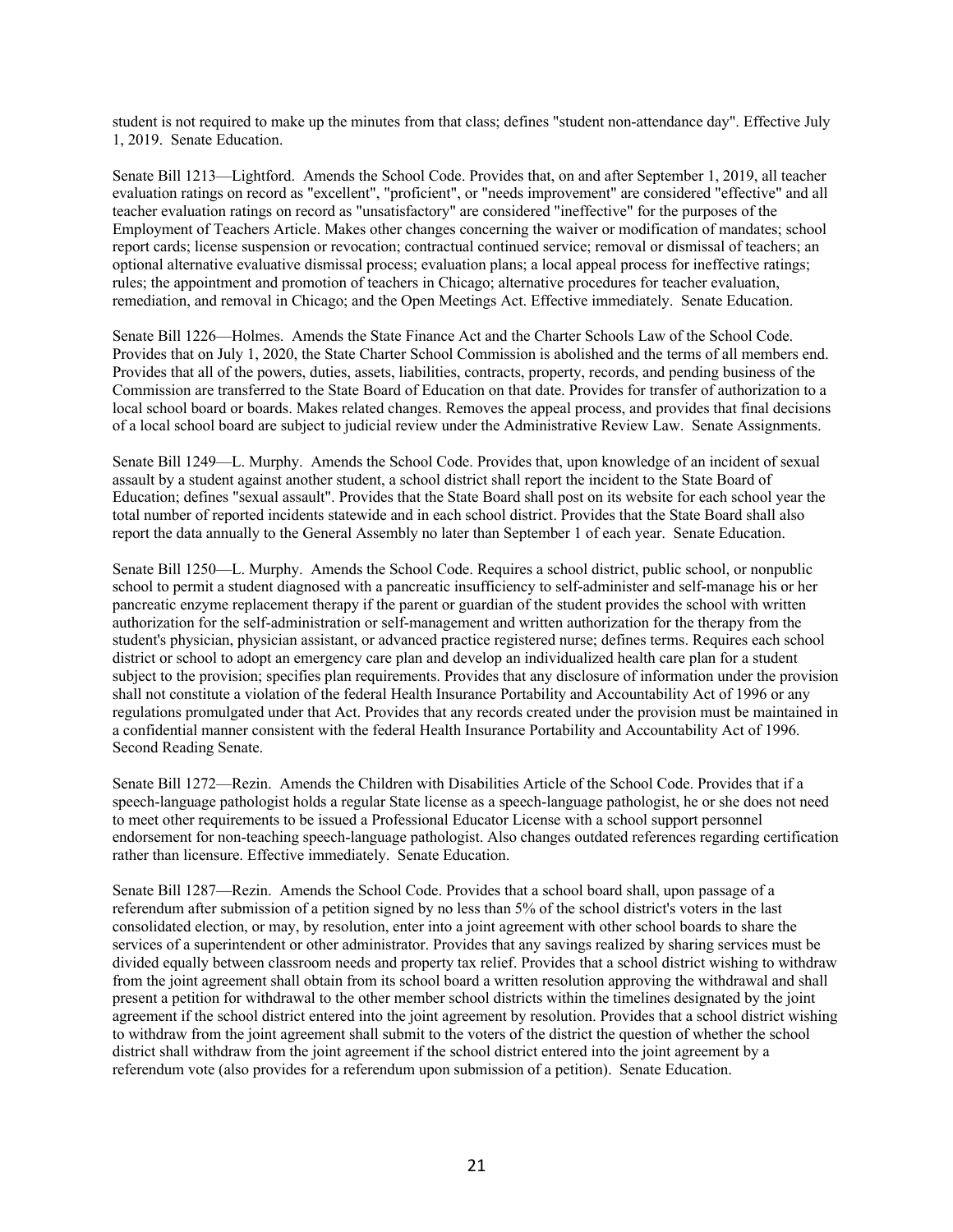Senate Bill 1288—Weaver. Amends the School Code. Provides that Peoria Public School District 150 may contract with a third party to provide high school equivalency testing programs. Effective immediately. Senate Education.

Senate Bill 1371—Chapin Rose. Amends the School Code. Defines "temporary door locking device". Provides that, upon submitting an application to the regional superintendent of schools, a school district may obtain a temporary door locking device for use on a school building. Specifies application requirements. Provides that an approved temporary door locking device shall be used only (i) by a staff member of a school district trained under the provision, (ii) during an emergency situation that threatens the health and safety of students and staff members or during an active shooter drill, and (iii) when law enforcement officials and the local fire department have been notified prior to use of the device. Provides that the device shall be engaged for a finite period of time in accordance with the school district's school safety plan adopted under the School Safety Drill Act. Provides that a school district with an approved temporary door locking device shall conduct an in-service training program for staff members on the proper use of the device. Second Reading Senate.

Senate Bill 1451—Weaver. Amends the Educator Licensure Article of the School Code. Provides that a Professional Educator License may be issued to a person who holds a valid Educator License with Stipulations with a paraprofessional educator endorsement if he or she (i) has at least 5 years of practical classroom experience, (ii) has worked a minimum of 100 school days in each of those years, (iii) is paired with a mentor teacher for a minimum of one year, who must observe, guide, support, and provide the licensee feedback on his or her performance, as warranted, (iv) commits to participating in a minimum of 24 professional development hours each year, approved by the State Board of Education, or taking postsecondary courses in education geared toward the continuous improvement of his or her professional practice, and (v) has completed an approved alternative educator licensure program. Senate Education.

Senate Bill 1452—Weaver. Amends the Educator Licensure Article of the School Code. With regard to the Alternative Educator Licensure Program for Teachers, provides that, beginning on January 1, 2021, the program shall be comprised of 3 phases (rather than 4 phases) by removing the second year of residency; makes conforming changes. Provides that an alternative provisional educator endorsement on an Educator License with Stipulations is valid for one year (rather than 2 years) of teaching in the public schools, but may be renewed for a second (rather than third) year if needed to complete the Alternative Educator Licensure Program for Teachers. Senate Education.

Senate Bill 1460—Manar. Amends the School Code. Provides that priority in the distribution of funds appropriated for the Illinois Teaching Excellence Program must be given to a qualified educator employed by an Organizational Unit assigned to Tier 1 under the evidence-based funding formula of the Code. Senate Education.

Senate Bill 1478—Schimpf. Amends the School Code. Increases the compulsory school age from 17 to 18 years of age; makes related changes. Senate Education.

Senate Bill 1569—Rezin. Amends the School Code. Provides that beginning with the 2020-2021 school year, each school district must include in each course in its curriculum instruction on speech communication. Senate Education.

Senate Bill 1585—Aquino. Amends the School Code and the Illinois Educational Labor Relations Act. Provides that, on and after September 1, 2019, all teacher evaluation ratings on record as "excellent", "proficient", or "needs improvement" are considered "effective" and all teacher evaluation ratings on record as "unsatisfactory" are considered "ineffective" for the purposes of the Employment of Teachers Article. Makes other changes concerning the waiver or modification of mandates; school report cards; license suspension or revocation; contractual continued service; removal or dismissal of teachers; an optional alternative evaluative dismissal process; evaluation plans; a local appeal process for ineffective ratings; rules; the appointment and promotion of teachers in Chicago; alternative procedures for teacher evaluation, remediation, and removal in Chicago; and the Open Meetings Act. Effective immediately. Senate Assignments.

Senate Bill 1601—Sims. mends the School Code. With regard to the required history of the United States course, provides that, beginning with the 2020-2021 school year, the course must also include instruction on the history of Illinois. Senate Education.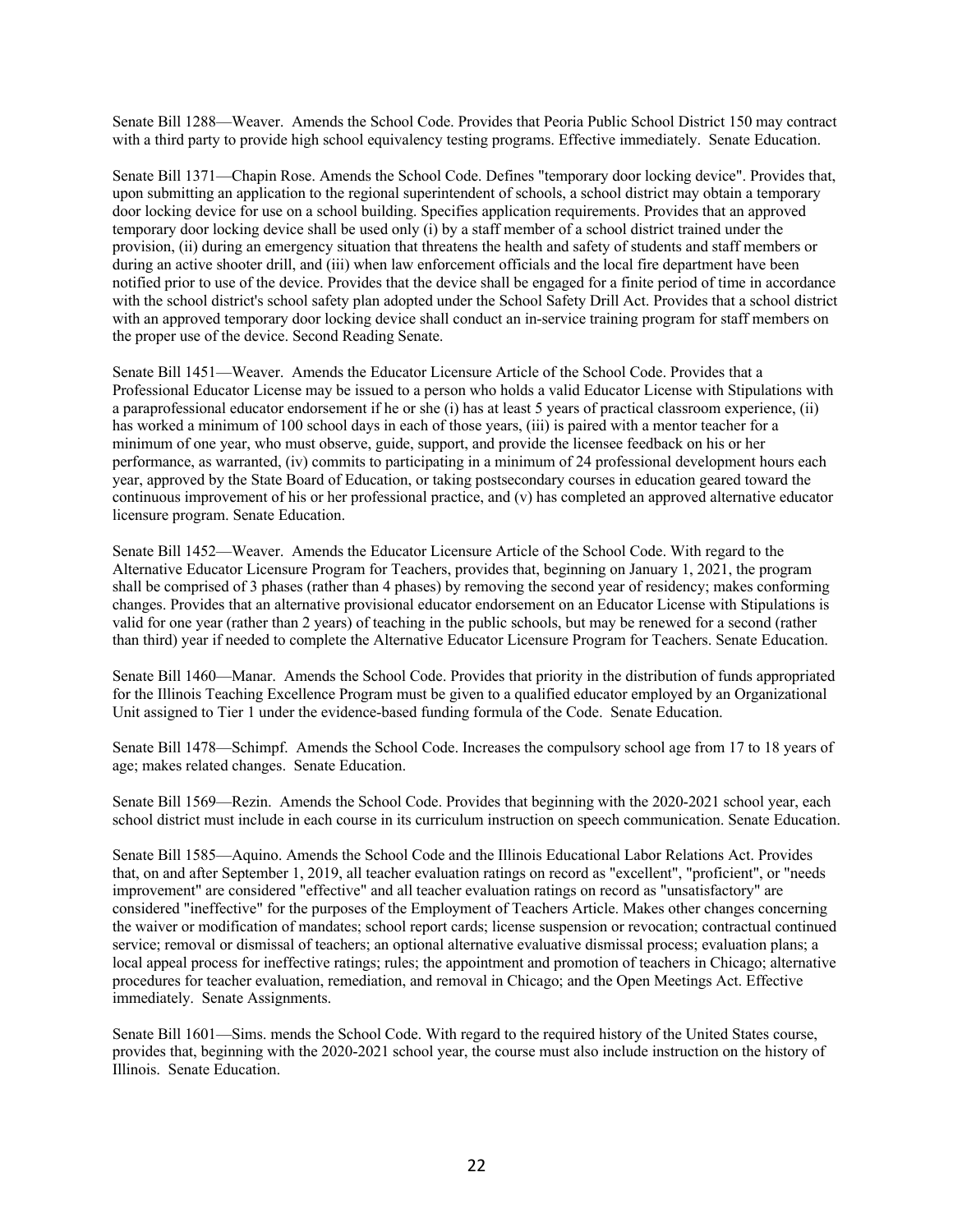Senate Bill 1626—Weaver. Amends the School Code. Provides that a qualified student may take any online course for academic credit if the course (i) aligns with the Illinois Learning Standards, (ii) meets or exceeds the same standards as course offerings of the school district, and (iii) is taught by an instructor who holds a Professional Educator License. Provides that a school district retains the right to deny credit for an online course based on course appropriateness, alignment with the high school curriculum, cost, or student academic progress. Effective immediately. Senate Education.

Senate Bill 1645—Barickman. Amends the School Code. With regard to third party non-instructional services, removes a provision requiring a third party that submits a bid to perform non-instructional services to provide a benefits package for the third party's employees who will perform the non-instructional services comparable to the benefits package provided to school board employees who perform those services. Senate Assignments.

Senate Bill 1658—Munoz. Amends the School Code to create the Office of School Safety within the State Board of Education. Provides for the Office's duties. Requires the Office to create a grant program for expenditures related to improving school safety. Provides that grant funds must be used for school security improvements, including training and safety-related upgrades to school buildings, equipment (including metal detectors and x-ray machines), and facilities. Specifies the grant application requirements. Effective January 1, 2020. Senate Assignments.

Senate Bill 1661—McConchie. Amends the School Code. Provides that, beginning with the 2020-2021 school year, a school district required to offer a consumer education course may form a partnership with a local financial institution to establish a financial training program for all students in grade 12, regardless of the student's prior academic history; defines "financial institution". Provides that the program must be limited to one hour of financial training per week during the student's final semester before graduation and must be provided by a financial institution at no cost to the school district. Provides that the curriculum for the program must include, but is not limited to, (i) properly investing early, (ii) managing debt, including student loan debt, and (iii) saving for retirement. Senate Education.

Senate Bill 1694—Bush. Amends the School Code. With regard to the prerequisites to receiving a high school diploma, provides that each pupil entering the 9th grade in the 2020-2021 school year or a subsequent school year must, in addition to other course requirements, successfully complete one year of workplace preparation studies that cover legal protections in the workplace, including protection against sexual harassment and racial and other forms of discrimination and other protections for employees. Senate Education.

Senate Bill 1741—Mulroe. Amends the Children with Disabilities Article of the School Code. Provides that an application for initial approval as a nonpublic special education facility shall be approved by the State Board of Education within 60 days after receipt of the application if the applicant has otherwise complied with the State Board's requirements for approval. Effective immediately. Senate Education.

Senate Bill 1746—Belt. Amends the School Code. With regard to issuing bonds not to exceed a certain amount for the purpose of creating, recreating, or increasing a working cash fund, adds to that amount 85% of the most recent amount of all State funding received by the school district. Provides that moneys in the working cash fund may be used by a school board for any and all school purposes and may be transferred in whole or in part to the general funds or both of the school district and disbursed in anticipation of State funding received by the school district; makes related changes. Effective immediately. Senate Education.

Senate Bill 1748—McConchie. Amends the School Code. Provides that an applicant for employment with a school district must obtain school board approval at a public hearing prior to being hired if he or she is the relative of a person already employed by the school district and that person would have supervisory authority over the applicant; defines "relative". Provides that if a school board member is a relative of an applicant, he or she may not participate in any employment decisions concerning the applicant, including, but not limited to, decisions regarding hiring, employment status, reappointment, placement, evaluations, salary and salary increases, promotion, tenure, and awards. Effective immediately. Senate Education.

Senate Bill 1757—Bertino-Tarrant. Amends the Children with Disabilities Article of the School Code. Provides after June 30, 2024, no payments may be made by a school district for amounts in excess of \$4,500 for children who have been placed in a program in which the actual per pupil costs of tuition for special education and related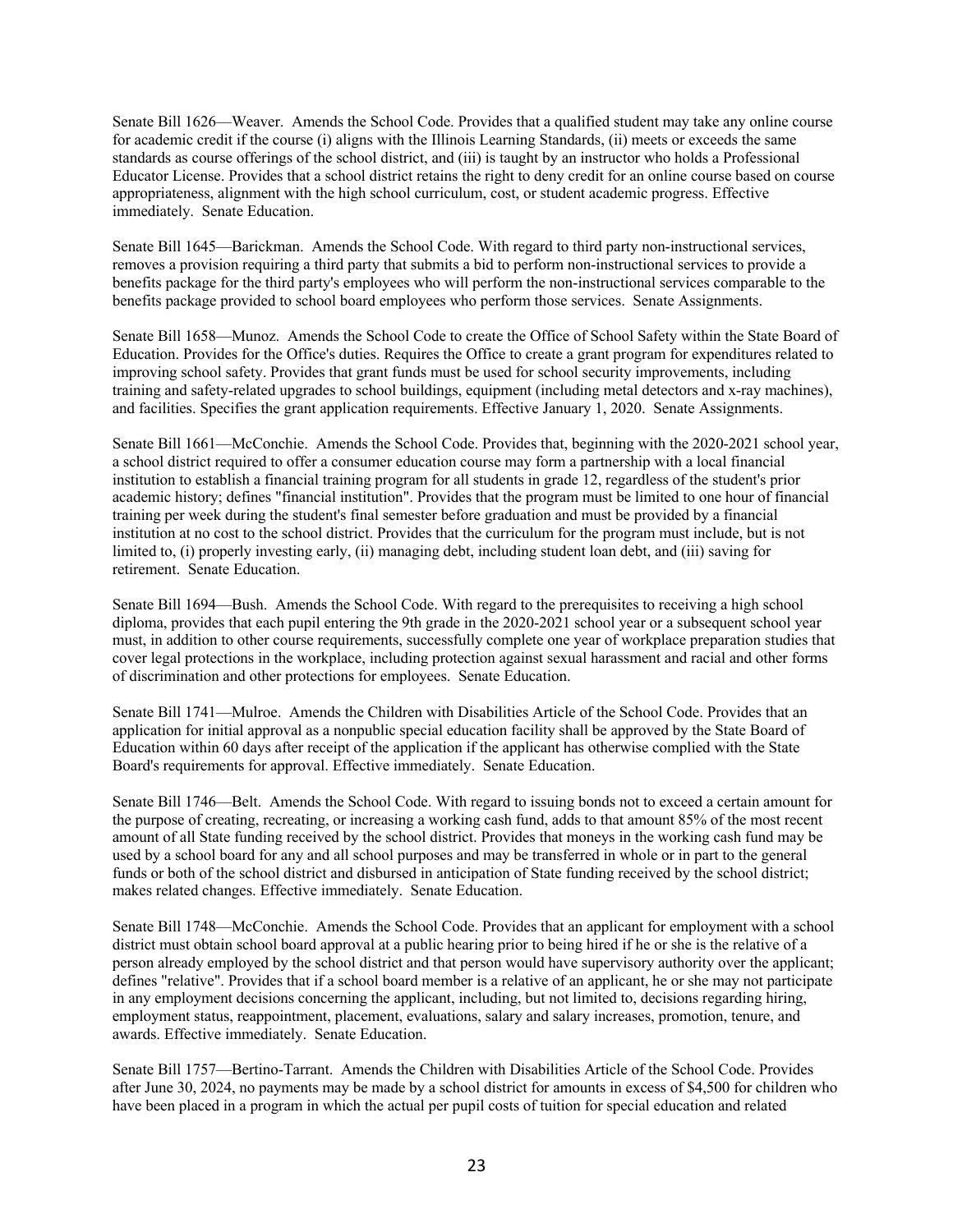services based on program enrollment exceed \$4,500. With regard to funding for children requiring special education services, provides that for individual students with disabilities whose program costs exceed 2 (rather than 4) times the district's per capita tuition rate, the costs in excess of 2 (rather than 4) times the district's per capita rate must be paid by the State Board of Education from funds made available under a provision in the Code regarding special education facilities (rather than from unexpended IDEA discretionary funds). With regard to the supervision of special education buildings and facilities, provides that beginning with Fiscal Year 2020 through Fiscal Year 2025, the State must fund all necessary expenses related to educating children with excess costs who attend certain public schools and for Fiscal Year 2026 and each fiscal year thereafter, all costs in excess of 2 times a district's per capita tuition charge for educating children who attend certain schools and programs must be reimbursed by the State. Effective July 1, 2019. Senate Education.

Senate Bill 1798—Chapin Rose. Amends the School Code. Requires each school district to create, maintain, and implement an age-appropriate policy on sexual harassment that must be included in the district's student code of conduct handbook. Provides that a school district's or charter school's policy on bullying must be included in the student code of conduct handbook in an age-appropriate manner. Senate Education.

Senate Bill 1822—Lightford. Amends the School Code. With regard to teacher evaluations, provides that no later than September 1, 2020, each school district must establish a teacher evaluation plan that ensures that each teacher in contractual continued service whose performance is rated as either "excellent" or "proficient" is evaluated at least once in the course of the 4 school years after receipt of the rating (rather than at least once in the course of every 2 school years) and establish an informal teacher evaluation plan that ensures that each teacher in contractual continued service whose performance is rated as either "excellent" or "proficient" is informally evaluated at least once in the course of the 2 school years after receipt of the rating. Senate Education.

Senate Bill 1838—T. Cullerton. Amends the School Code. Creates the School District Efficiency Commission. Provides for the membership and support of the Commission. Requires the Commission to make recommendations to the Governor and the General Assembly on the number of school districts in this State, the optimal amount of enrollment for a school district, and where reorganization and realignment of school districts would be beneficial in this State; specifies the topics on which the recommendations must focus. Provides that, on or before May 1, 2020, the Commission must vote on its recommendations and submit a report to the Governor and the General Assembly. Provides that if the Commission adopts the report recommendations by an affirmative vote of at least 11 of its members, then the Commission's recommendations for reorganization of school districts into unit school districts must be placed on the ballots of the designated school districts in the next general election in the same manner as petitions approved by a regional superintendent of schools, except without financial incentives. Provides that the Commission is dissolved the day after the report is filed with the Governor and the General Assembly. Repeals the provision on February 1, 2021. Makes a conforming change in the Conversion and Formation of School Districts Article. Effective immediately. Senate Education.

Senate Bill 1940—Lightford. Amends the School Code. With regard to the student discipline report, provides that the report must include data on the total number of school days missed by a student due to an out-of-school suspension or expulsion and data on the number of law enforcement officers assigned to schools within each school district and the number of arrests made by law enforcement officers of students on school grounds, in school vehicles, at school activities or school-sanctioned events, or as a result of referrals by school officials. Provides that the report must be disaggregated by whether a student qualifies for services under the federal Individuals with Disabilities Education Act, the total amount of school days missed by the student, and the incident type that caused the suspension or expulsion. Provides that, in compiling the report, the State Board of Education must use the same disclosure avoidance standards used by the United States Department of Education in its public reporting of data submitted by each school district as part of the Civil Rights Data Collection and must also ensure that crosstabulation by the various categories of disaggregation is possible. Makes other changes. Senate Education.

Senate Bill 1941—Lightford. Amends the School Code. With respect to school discipline improvement plans, makes changes to how the State Board of Education determines the top 20% of school districts, when notification is given that a plan must be submitted, which school districts are required to submit a plan, the timeframe for school board approval of a plan and submission of that plan to the State Board, and when additional annual progress reports are required. Establishes the Safe Schools and Healthy Learning Environments Grant Program and grants under the program. Sets forth requirements for grant applicants and provisions for the distribution of funds appropriated for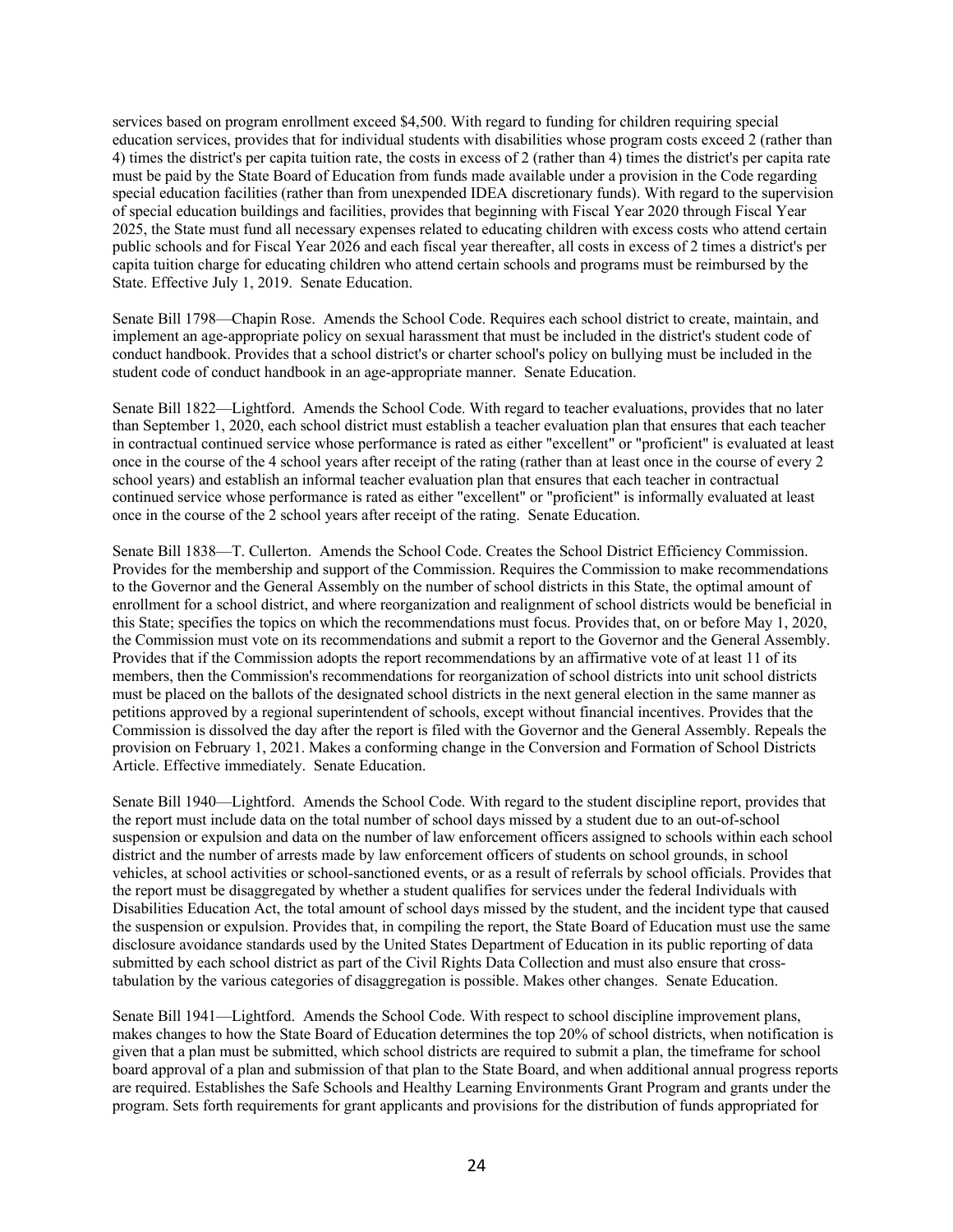the program. Requires the State Board of Education to issue a yearly report on the results of the program in cooperation with school districts participating in the program. Provides that the State Board may adopt any rules necessary for the program. Effective July 1, 2019. Senate Education.

Senate Bill 1952—Manar. Amends the Downstate Teachers and State Universities Articles of the Illinois Pension Code. Requires an employer to make an additional employer contribution for a participant whose earnings for any academic year used to determine the final rate of earnings exceed the amount of his or her earnings with the same employer for the previous academic year by more than 6% (instead of 3%). Makes conforming changes. Amends the School Code. Allows each school district to provide a salary to a student teacher employed by the district and fix the amount of that salary. Removes the requirement of the passage of a test of basic skills for obtaining certain Professional Educator Licenses and Educator Licenses with Stipulations. Effective immediately. Senate Education.

Senate Bill 2025—Koehler. Amends the School Code. Requires each school district to inform a student's parent or guardian if his or her child is beginning to receive tiered Response to Intervention support that is more intensive than the universal level of instruction and must allow the parent or guardian to participate in the process; defines "Response to Intervention". Provides that the information provided to the parent or guardian must include the problem or problems being addressed for the student, the student's performance goal or goals, the reason why the student is being moved to a more intense level of intervention, and how the parent or guardian may obtain a copy of any progress reports and data being collected for the student. Provides that a school district must inform a parent or guardian with a child who is receiving Response to Intervention support above the universal level of instruction of the parent's or guardian's right to request a special education evaluation at any time. Requires a school district to request parental or guardian consent to conduct a case study evaluation of a student to determine if the student is in need of special education services if the student has been in the highest level of Response to Intervention support for 45 consecutive school days and has not shown meaningful, measurable progress under the performance goal or goals established for the student. Effective immediately. Senate Education.

Senate Bill 2044—Bertino-Tarrant. Amends the School Code. Provides that a check of the Statewide Sex Offender Database and Statewide Murderer and Violent Offender Against Youth Database must be conducted by the school district or regional superintendent, as applicable, once for every 5 years an applicant remains employed by a school district. Provides that no school board shall knowingly employ a person or knowingly allow a person to student teach who has been issued an indicated finding of abuse or neglect of a child by the Department of Children and Family Services under the Abused and Neglected Child Reporting Act or by a child welfare agency of another jurisdiction. Requires the State Board of Education to conduct random audits of Professional Educator Licensees to verify a licensee's fulfillment of required professional development hours. With regard to the conviction of certain offenses as grounds for disqualification for licensure or suspension or revocation of a license, provides that if the holder of a license or applicant for a license has been charged with attempting to commit, conspiring to commit, soliciting, or committing certain offenses, first degree murder, or a Class X felony or any offense committed or attempted in any other state or against the laws of the United States that, if committed or attempted in this State, would have been punishable as one or more of those offenses, the State Superintendent of Education shall immediately suspend the license or deny the application until the person's criminal charges are adjudicated through a court of competent jurisdiction. Makes other changes. Senate Education.

Senate Bill 2045—Bertino-Tarrant. Amends the School Code. Provides that a duty of regional superintendents is to inspect the energy conservation measures of schools under the Code. In provisions concerning school energy conservation and savings measures, provides that qualified providers need to be licensed in accordance with the Illinois Architecture Practice Act of 1989, the Professional Engineering Practice Act of 1989, or the Structural Engineering Practice Act of 1989 in order to engage in the practice of architecture, engineering, or structural engineering. Provides for performance reviews and procedures for the submission of proposals. Makes other changes. Senate State Government.

Senate Bill 2046—Wm. Brady. Amends the School Code. Provides that each school district that maintains a secondary school must offer an early college high school program for its secondary school students to be completed by the student within 2 school years; defines "early college high school program". Provides that a student enrolled in an early college high school program is exempt from the payment of any registration, tuition, or laboratory fees charged by an institution of higher learning and the school district is responsible for all costs associated with the program. Senate Education.